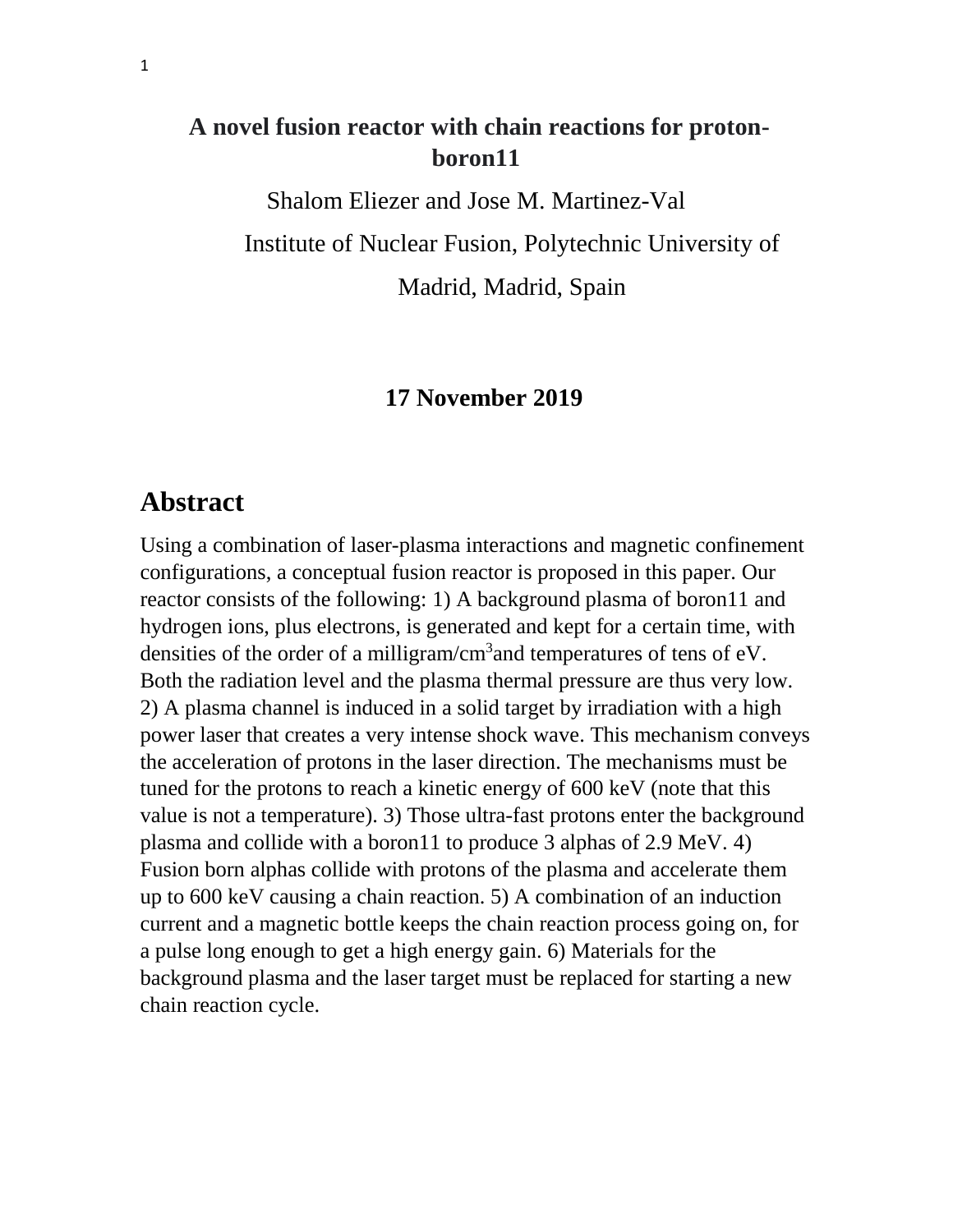#### **1. Introduction**

Nuclear fusion is the origin of energy in our sun and in the stars. The nuclear fusion in our sun (e.g. 4 protons combine into an alpha) is a weak interaction. Thus the sun's hot plasma confinement is made possible due to the gravitational force of the sun's large mass. In a terrestrial laboratory, between the possible existing reactions, the first choice for controlled fusion energy is the deuterium tritium strong (DT) interaction creating an alpha and a neutron with the release of 17.6 MeV per reaction. The DT has been chosen since the cross section and the rate of this process are the largest for the lowest practical temperatures, of the order of 10 keV. The problem with the DT reaction is that it produces the undesired neutron that can activate radioactively materials.

The cleanest fusion reaction that avoids the neutron problem is the fusion of protons with  $^{11}B$  (pB11) that creates three alphas (Hora et al, 2017 and references therein). Using lasers, the first  $p^{-1}B$  1000 reactions, just above the level of sensitivity were measured (Belyaev et al, 2005). A combination of highly intense proton beams, of energies above MeV produced by picosecond laser pulses intercepting a plasma created by a second irradiated laser beam produced more than one million pB11 reactions (Labaune et al, 2013). At Prague PALS facility the few hundred joules-nanosecond time duration iodine laser interacting with targets containing high boron concentration doped in silicon crystals produced one billion alpha particles (Picciotto et al, 2014) and in an ELI meeting more than  $10^{11}$  alphas were reported per laser shot (L. Giuffrida, 2019).

The main problem in solving the energy problem with fusion on our planet for mankind is the difficulty to create it in a controllable and economical way with a positive energy balance. Two different distinctive schemes have been investigated in the past 60 years: (1) Magnetic confinement fusion (MCF) based on high intensity magnetic fields (several teslas) confining low-density ( $10^{14}$  cm<sup>3</sup>) and high temperatures ( $\sim$ 10keV) plasmas for long or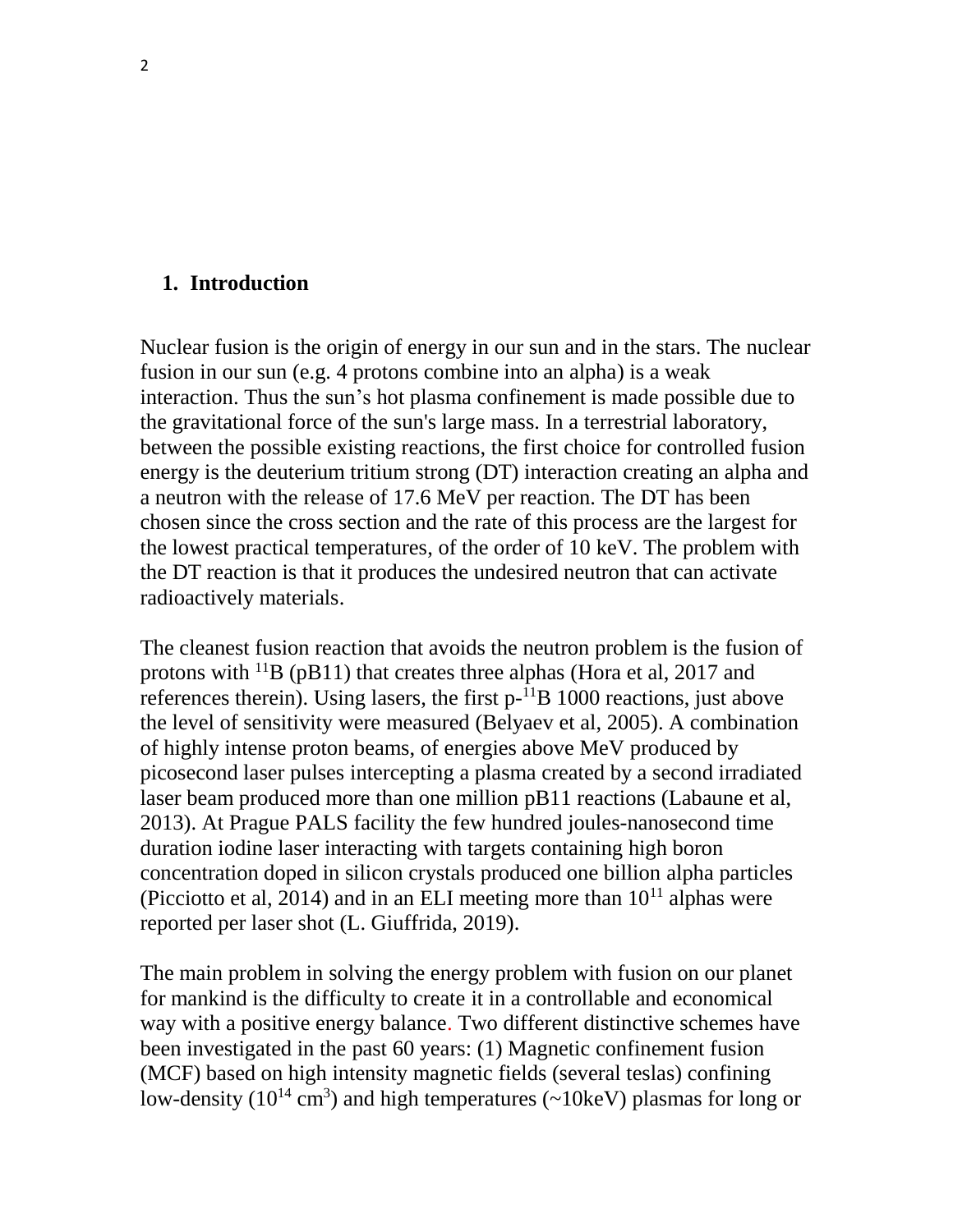practically continuous times. (2) Inertial confinement fusion (ICF) based on rapid heating and compressing the fusion fuel to very large densities (Nuckolls et al, 1972) and very high temperatures, larger than 5 keV for the DT fusion reaction and about 600keV for the pB11 fusion. In order to ignite the fuel with less energy it was suggested (Basov et al, 1992; Tabak et al, 1994) to separate the drivers that compress and ignite the target. First the fuel is compressed, then a second driver ignites a small part of the fuel while the created alpha particles heat the rest of the target. This idea is called fast ignition (FI). The fast ignition problem is that the laser pulse does not reach directly the compressed target; therefore many schemes have been suggested (Guskov, 2013) including proton boron fusion (Martinez Val et al, 1996: Eliezer and Martinez Val, 1998).

The novel scheme described here can be used for a combination such as (Eliezer and Mima, 2009) helium3-deuterium (He3-D), deuterium-litium6 (D- ${}^{6}$ Li), proton-litium6 (p- ${}^{6}$ Li), proton-litium7 ((p- ${}^{7}$ Li), etc. In this paper we suggest the clean (i.e. without neutrons) proton-boron 11 fusion yielding  $3\alpha$ ,

$$
(1) \t\t\t p+{}^{11}B \rightarrow 3^4He + 8.9MeV
$$

This new approach to fusion is given schematically in figure 1. Our reactor consists a background plasma with densities of the order of a milligram/ $\text{cm}^3$ of boron11 and hydrogen ions. A plasma channel or a solid target are irradiated by a high power laser that creates a shock wave containing proton particles with a flow energy of 600 keV that enter the background plasma. Fusion boron alphas collide with protons of the plasma and accelerate them up to 600 keV causing a chain reaction. The number of the alpha particles  $N_{\alpha}$  created in this process is given by

(2) 
$$
N_{\alpha} \sim 3N_{\alpha 0} \left( e^{\tau/\tau_A} - 1 \right)
$$

$$
\tau_A \equiv \frac{1}{n_0 \sigma u}
$$

 $N_{\alpha}$  is the number of the alpha particles created during the chain reaction for an initial number of alphas  $N_{\alpha 0}$ .  $\tau_A$  is defined as the chain reaction time (also defined as avalanche time, Hora et al, 2017; Eliezer et al, 2016). In our background plasma n<sub>0</sub> is of the order of  $10^{19}$  cm<sup>-3</sup>,  $\sigma \sim 1$  barn and u  $\sim 10^{9}$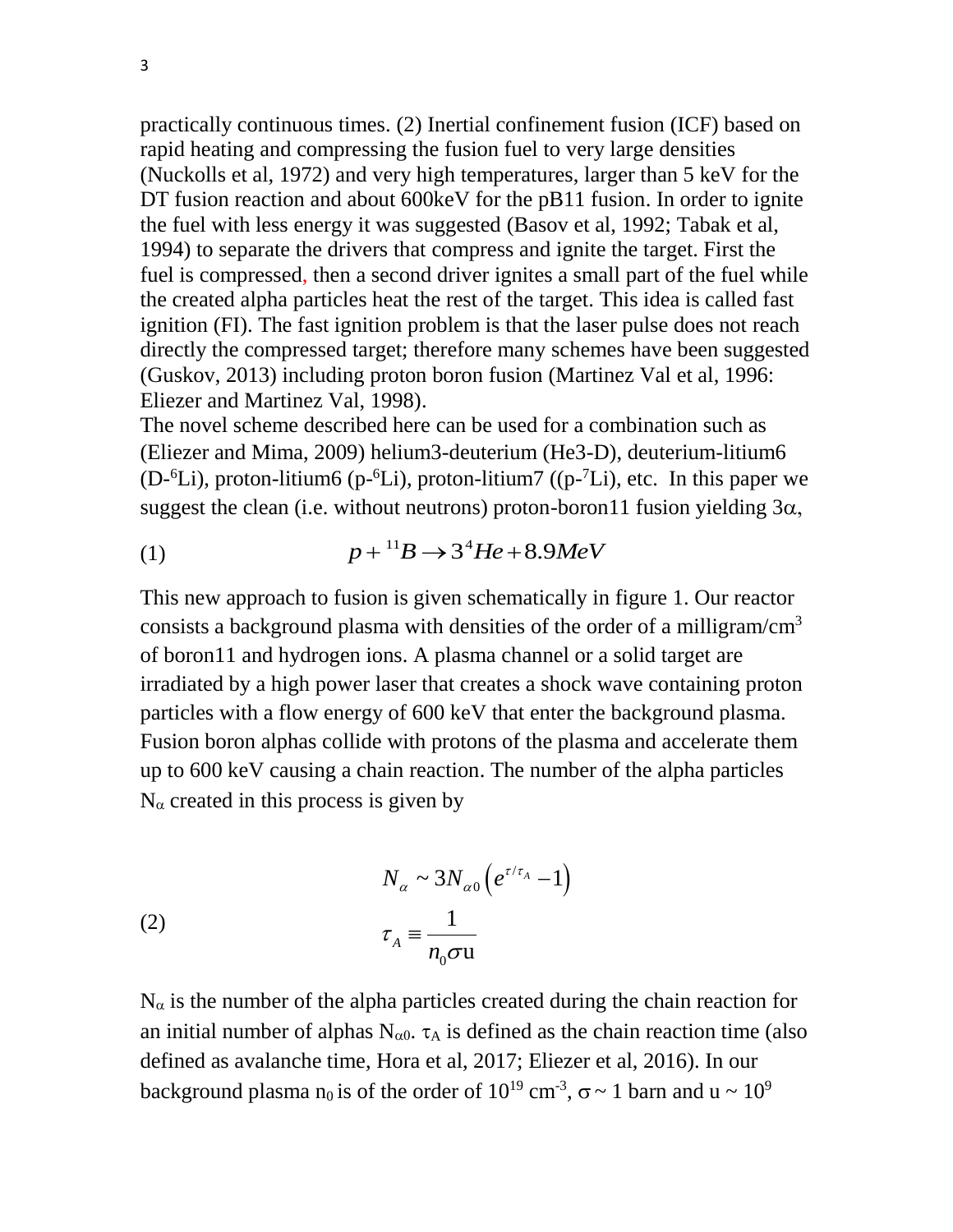cm/s implying a time  $\tau_A \sim 10^{-4}$  s. During an interaction time  $\tau \sim 1$  ms we get an increase factor to the originally produced alphas by a factor of the order of 10<sup>4</sup> . In order to keep the chain reaction going our reactor contains a combination of an external electric field and a magnetic mirror confinement device for a pulse long enough to get a high energy gain.

In section 3, the confinement and the chain reactions are described. The conceptual design of the fusion reactor is given in section 4. We end section 5 with a short conclusion.

#### **2 The Shock Wave initiating mechanism**.

In this system two (or more) shock waves are created by very high irradiance lasers. The desired shock waves are semi-relativistic with a shock wave velocity of the order of 0.1c, where c is the speed of light. The formalism of these shock waves was recently described in the literature (Eliezer et al, 2014; Eliezer et al, 2017). *The laser induced shock wave acts as an accelerator* that accelerates fluid particles inside the shock wave domain (see figures 2) with proton and boron number densities  $n_p$  and  $n_B$  in a volume V. In our scheme There are two distinct possibilities to accelerate the shocked matter to velocities of the order of  $10<sup>9</sup>$  cm/s where the center of mass of p-B11 energy of about 600keV, so that the fusion cross section gets its maximum value of  $\sigma_{PB11}=1.2\times10^{-24}$  cm<sup>2</sup> and the rate of fusion  $\langle \sigma v \rangle$  is about  $10^{-15}$  cm<sup>3</sup>/s. One case the laser irradiates a solid that contains hydrogen and boron (Piccioto et al, 2014; Giuffrida, 2018) in the entrance channel of figure 1, or the other case is the laser creates a shock wave in the background gas.

The physics of shock waves is excellently summarized in Zeldovich and Raizer's book *Physics of Shock Waves and High Temperature Hydrodynamic Phenomena* (Zeldovich and Raizer, 1966)*.* The interaction of a high power laser with a planar target creates a one dimensional (1D) shock wave (Fortov and Lomonosov, 2010; Eliezer, 2013). The theoretical basis for laser induced shock waves analyzed and measured experimentally so far is based on plasma ablation. For laser intensities  $10^{12}$  W/cm<sup>2</sup> < I<sub>L</sub> <  $10^{16}$ W/cm<sup>2</sup> and nanoseconds pulse duration a hot plasma is created. This plasma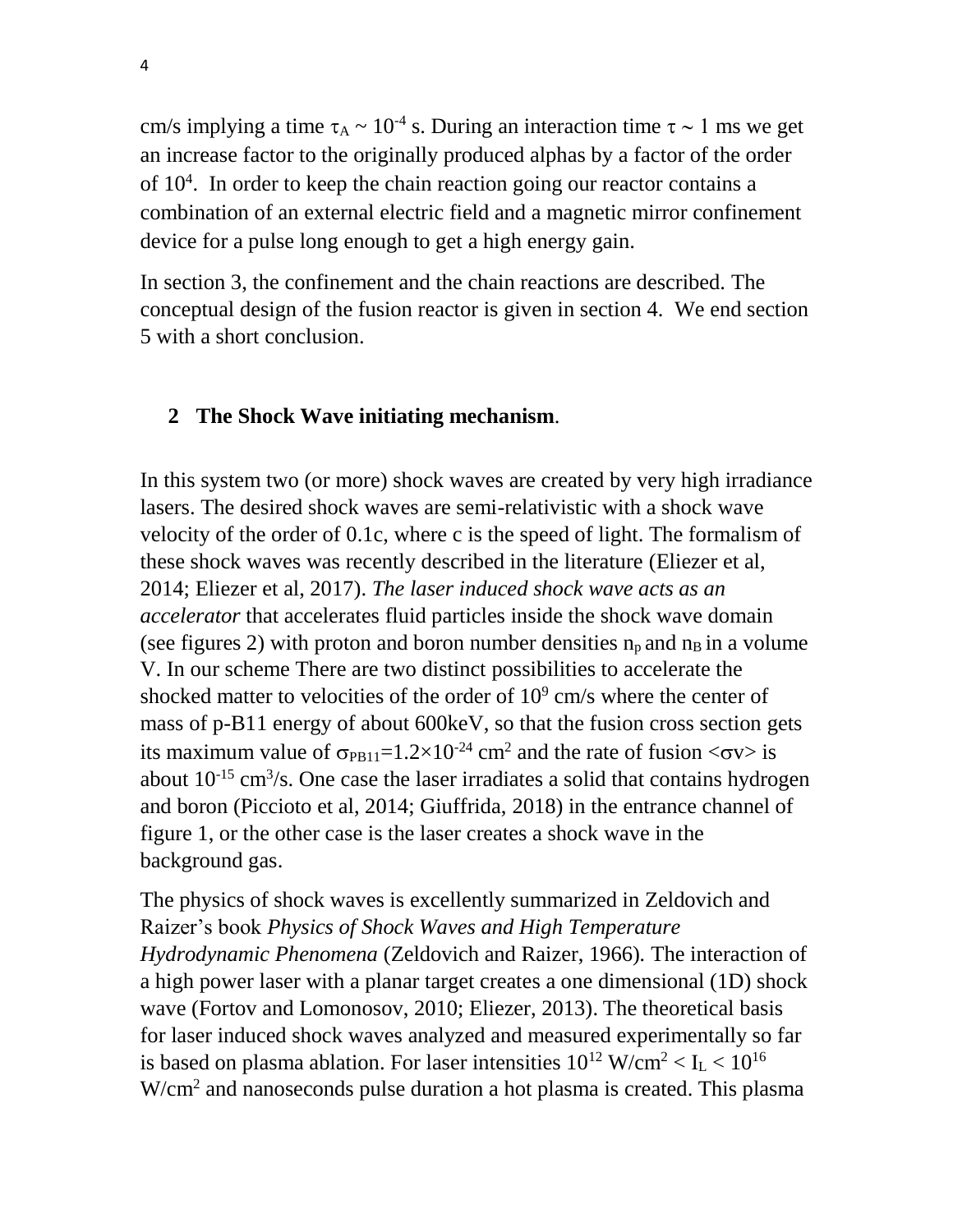exerts a high pressure on the surrounding material, leading to the formation of an intense shock wave moving into the interior of the target (Eliezer, 2002). In this paper we are interested in the semi-relativistic shock waves for solid or gas densities. Shock waves induced by lasers with irradiances in this regime are described by relativistic hydrodynamics (Landau and Lifshitz, 1987). Relativistic shock waves were first analyzed by Taub (Taub, 1948) and in the context of laser plasma interactions by Eliezer et. al. (Eliezer et al, 2014).

In the following we use the shock waves equations relevant to figure 1. The relativistic shock wave Hugoniot equations in the laboratory frame of reference are given by

reference are given by  
\n(i) 
$$
\frac{u_p}{c} = \sqrt{\frac{(P_1 - P_0)(e_1 - e_0)}{(e_0 + P_1)(e_1 + P_0)}}
$$
  
\n(i)  $\frac{u_s}{c} = \sqrt{\frac{(P_1 - P_0)(e_1 + P_0)}{(e_1 - e_0)(e_0 + P_1)}}$   
\n(iii)  $\frac{(e_1 + P_1)^2}{\rho_1^2} - \frac{(e_0 + P_0)^2}{\rho_0^2} = (P_1 - P_0) \left[ \frac{(e_0 + P_0)}{\rho_0^2} + \frac{(e_1 + P_1)}{\rho_1^2} \right]$ 

 $P$ , e and  $\rho$  are the pressure, energy density and mass density accordingly, the subscripts 0 and 1 denote the domains before and after the shock arrival, u<sub>s</sub> is the shock wave velocity and  $u_p$  is the particle flow velocity in the laboratory frame of reference and c is the speed of light. We have assumed that in the laboratory the target is initially at rest. The equation of state (EOS) taken here in order to calculate the shock wave parameters is the ideal gas EOS

(4) 
$$
e_j = \rho_j c^2 + \frac{P_j}{\Gamma - 1}
$$
; j=0,1.

where  $\Gamma$  is the specific heat ratio. We have to solve these equations ((3) and (4)) together with the following piston model equation (Esirkepov et al, 2004; Eliezer et al, 2014),

(5) 
$$
P_1 = \frac{2I_L}{c} \left( \frac{1 - u_p / c}{1 + u_p / c} \right)
$$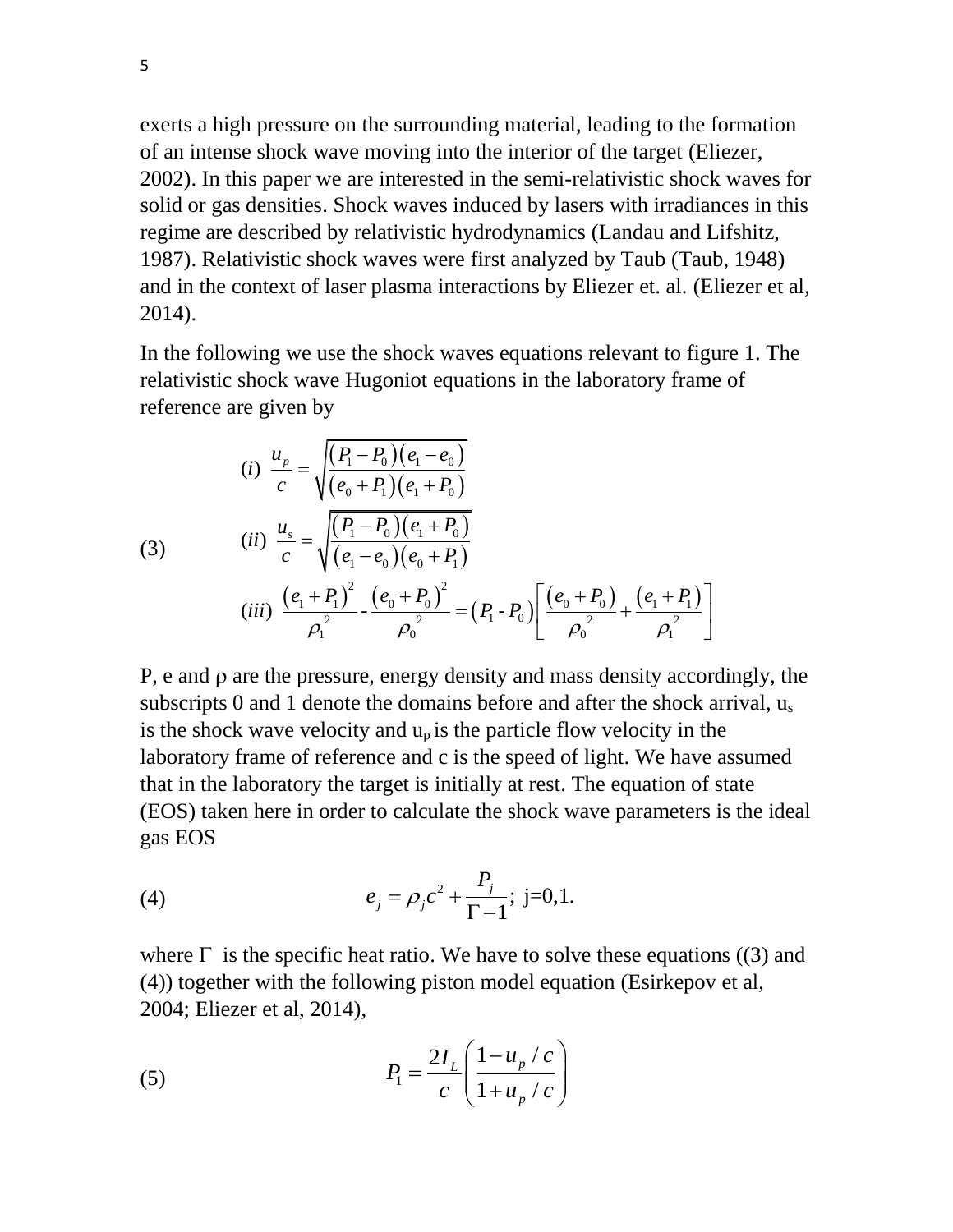It is convenient to use the following laser irradiance and pressure dimensionless variables in the solutions of the above equations

(6) 
$$
\Pi_L = \frac{I_L}{\rho_0 c^3}; \Pi = \frac{P_1}{\rho_0 c^2} = \frac{P}{\rho_0 c^2}
$$

In the transition domain between relativistic and non-relativistic shock

waves we get the following solutions for the shock wave parameters  
\n
$$
\frac{u_p}{c} = \sqrt{\frac{\Pi(2+\Pi)}{(1+\Pi)(\Gamma+1+\Pi)}} \approx 2 \frac{(\Pi_L)^{1/4}}{(\Gamma+1)^{3/4}}
$$
\n(7)\n
$$
\frac{u_s}{c} = \sqrt{\frac{\Pi(\Gamma+1+\Pi)}{(1+\Pi)(2+\Pi)}} \approx \sqrt{2} \frac{(\Pi_L)^{1/4}}{(\Gamma+1)^{1/4}}
$$
\n
$$
\Pi = 2\Pi_L \left( \frac{1 - u_p/c}{1 + u_p/c} \right) \approx 2 \sqrt{\frac{\Pi_L}{\Gamma+1}}
$$

The compression  $\kappa = \rho/\rho_0$  as a function of the dimensionless pressure  $\Pi =$  $P/(\rho_0 c^2)$  is given in figure 2a for  $\Gamma = 5/3$ . In order to see the transition between the relativistic and nonrelativistic approximation, one has to solve the relativistic equations in order to see the transition effects like the one shown in figure 2a. The numerical solutions shown in figures 2b gives the dimensionless shock wave velocity  $u_s/c$  and the particle velocity  $u_p/c$  in the laboratory frame of reference versus the dimensionless laser irradiance  $\Pi_L$  =  $I_{L}/(\rho_0 c^3)$  in the domain  $10^{-4} < \Pi_L < 1$ . For the practical proposal the inserted table shows numerical values in the area  $10^{-4} < \Pi_{\rm L} < 10^{-2}$ .

Furthermore the speed of sound in units of speed of light,  $c_s/c$ , as a function of the dimensionless laser irradiance  $\Pi_L = I_L/(\rho_0 c^3)$  and the rarefaction

velocity, 
$$
c_{rw}
$$
, are given by  
\n
$$
\frac{c_s}{c} = \sqrt{\left(\frac{\partial P}{\partial e}\right)_s} = \left(\frac{\Gamma P}{e+P}\right)^{1/2} = \left[\frac{\Gamma(\Gamma-1)\Pi}{\Gamma\Pi+(\Gamma-1)\kappa}\right]^{1/2}
$$
\n(8)  
\n
$$
c_{rw} = \frac{c_s + u_p}{1 + \left(\frac{c_s u_p}{c^2}\right)}
$$

6

(8)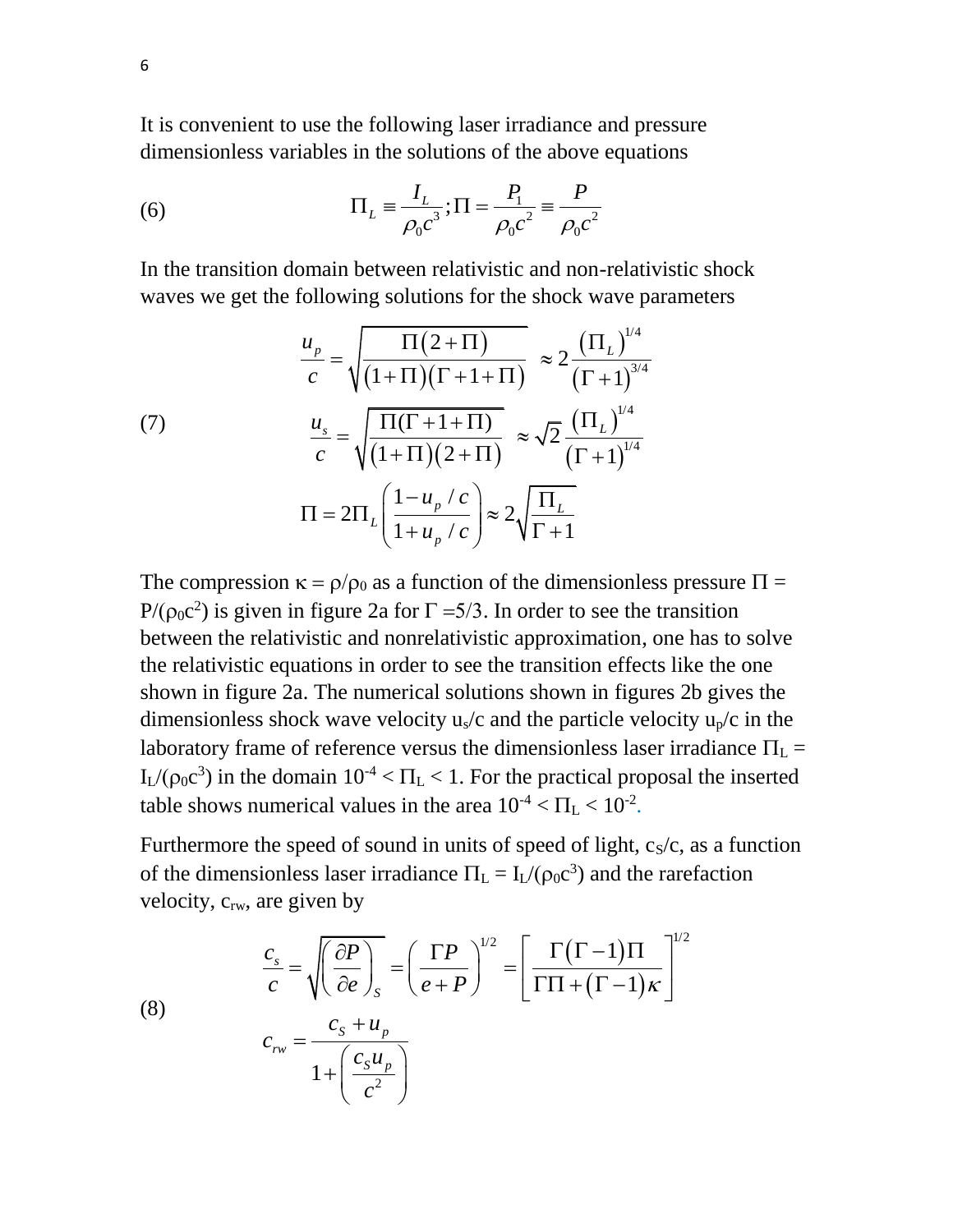The time  $\tau_{rw}$  that the rarefaction wave reaches the shock front, for the case that the laser pulse duration is  $\tau_L$ , is

$$
\tau_{rw} = \frac{c_{rw}\tau_L}{c_{rw} - u_s}
$$

As a numerical example we take a laser dimensionless irradiance  $\Pi_L$ yielding the desired velocities necessary for our scheme (see figures 2)<br>  $\Pi_x = I_x / (\rho_c c^3) = 8.3 \times 10^{-4} \implies$ 

yielding the desired velocities necessary for our scheme (see figures 2)  
\n
$$
\Pi_L = I_L / (\rho_0 c^3) = 8.3 \times 10^{-4} \Rightarrow
$$
\n
$$
\begin{cases}\n\beta \equiv u_p / c = 0.035; \rightarrow u_p = 1.05 \times 10^9 [cm/s] = 4.77 \left(\frac{e^2}{\hbar c}\right) \\
u_s / c = 0.0465; \rightarrow u_s = 1.40 \times 10^9 [cm/s]; \\
c_s / c = 0.0226; \rightarrow c_s = 0.69 \times 10^9 [cm/s]; \\
c_m / c = 0.0573; \rightarrow c_{rw} = 1.72 \times 10^9 [cm/s]; \\
\Pi = P / (\rho_0 c^2) = 1.61 \times 10^{-3} \Rightarrow \\
P[bar] = 1.45 \times 10^{12} \left(\frac{\rho_0}{1g/cm^3}\right)\n\end{cases}
$$

As an example for the shock wave created in the background plasma, relevant for our next section, we use

relevant for our next section, we use  
\n(11) 
$$
\rho_0[g/cm^3] = 10^{-3} \Rightarrow \begin{cases} I_L[W/cm^2] = 2.24 \times 10^{18} \\ P[bar] = 1.45 \times 10^9 = 1.45Gb \\ \tau_w = 5.3\tau_L \end{cases}
$$

For a given laser irradiance  $I_L$  and energy  $W_L$  we estimate now the laser pulse duration  $\tau_L$  for our scheme in order to have a reasonable one dimension (1D) shock wave. I<sub>L</sub> is a function of the flow velocity  $u_p$  (fixed by  $\Pi_{\text{L}} = 8.3 \times 10^{-4}$  and the medium density  $\rho_0$ , implying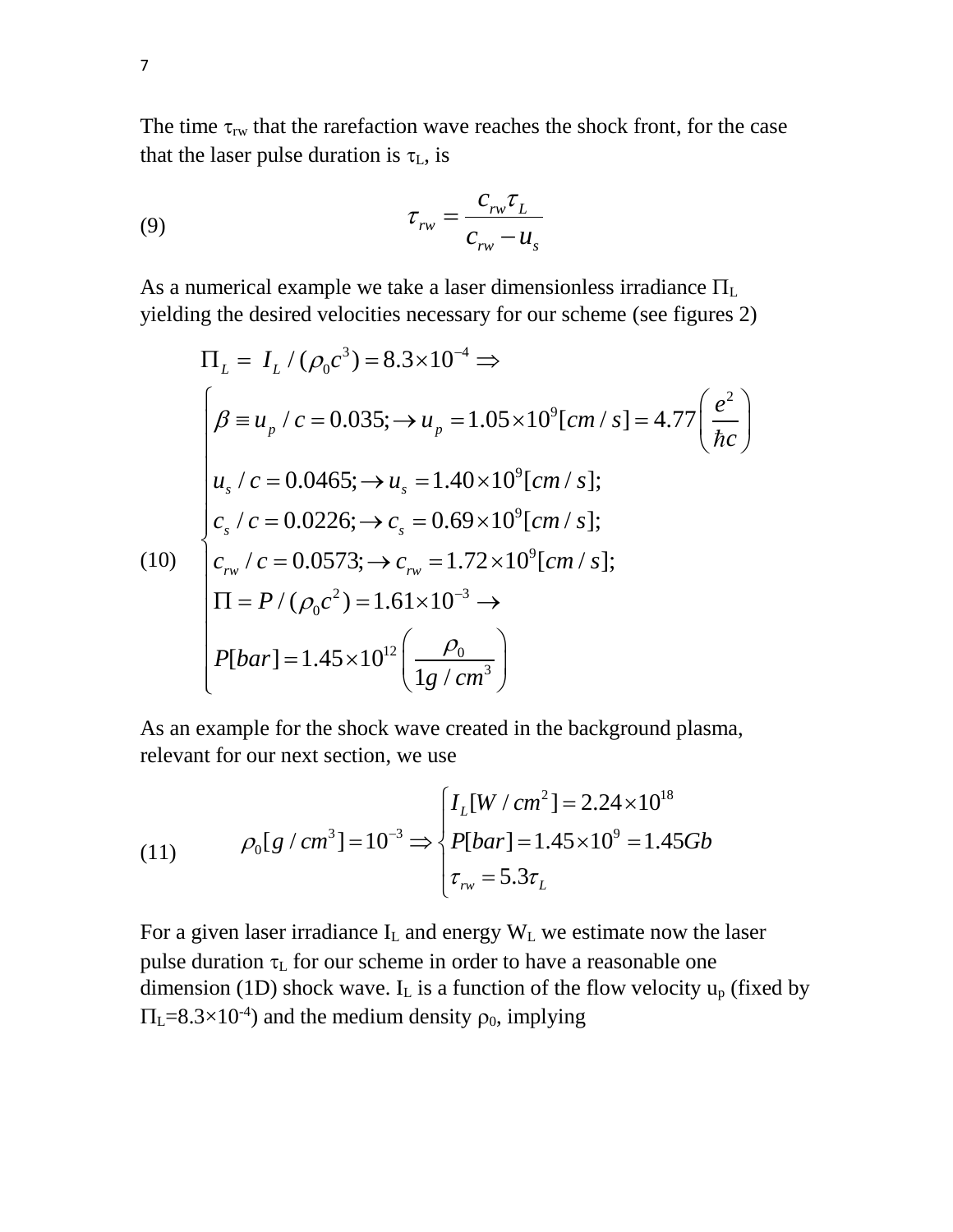$$
I_{L}[W/cm^{2}] = 2.2 \times 10^{18} \left(\frac{\rho_{0}}{10^{-3} g/cm^{3}}\right) \Rightarrow
$$
\n
$$
S[cm^{2}] = \pi R_{L}^{2} = 4.5 \times 10^{-7} \left(\frac{10^{-3} g/cm^{3}}{\rho_{0}}\right) \left(\frac{W_{L}}{1 k J}\right) \left(\frac{1 n s}{\tau_{L}}\right)
$$
\n(12)\n
$$
R_{L}[µm] = 0.12 \left[\left(\frac{1 g/cm^{3}}{\rho_{0}}\right) \left(\frac{W_{L}}{1 k J}\right) \left(\frac{1 n s}{\tau_{L}}\right)\right]^{0.5}
$$
\n
$$
R_{L}[µm] >> u_{s} \tau_{L}[µm] = 1.40 \times 10^{4} \left(\frac{\mu m}{n s}\right) \tau_{L}(n s)
$$

To solve equation (12) we substitute the symbol  $\gg$  by a factor of 5 equality, namely a laser diameter larger by a factor of 10 relative to the shock wave length during the pulse duration,  $u_s\tau_L$ , we get

(13) 
$$
\tau_L[ns] = 1.2 \times 10^{-3} \left[ \left( \frac{10^{-3} g / cm^3}{\rho_0} \right) \left( \frac{W_L}{1 k J} \right) \right]^{1/3}
$$

Namely, for our scheme where  $I_L = 2.2 \times 10^{18}$  W/cm<sup>2</sup> we need a laser pulse duration of 1.2 ps if the laser energy is 1kJ.

#### **3 The confinement and the chain reactions.**

In order to avoid proton and alphas losses to the wall of the vessel we use a magnetic mirror confinement. For a longitudinal magnetic field inside the vessel, the transverse radius of the fuel container is at least  $2R_{\alpha}$ , where  $R_{\alpha}$  is

the alpha Larmor radius R<sub>α</sub>, is  
\n(14) 
$$
R_{\alpha} = \frac{\gamma \beta_{\perp} M_{\alpha} c^2}{2eB}; \beta_{\perp} = \frac{v_{\perp}}{c}; \beta = \frac{v}{c}; \gamma = \frac{1}{\sqrt{1 - \beta^2}}
$$

 $M_{\alpha}$  is the alpha rest mass, e is the elementary charge, B is the applied longitudinal magnetic field and  $v_{+}$  is the perpendicular velocity to the magnetic field. In our case  $M_{\alpha}$  is about 4 times the proton mass and its kinetic energy is about 2.9 MeV, implying  $\beta = 3.87 \times 10^{-2}$ ,  $\gamma - 1 = 7.5 \times 10^{-4}$  and for a magnetic field of 25 Tesla we get  $R_{\alpha}$  about 1 cm. The volume is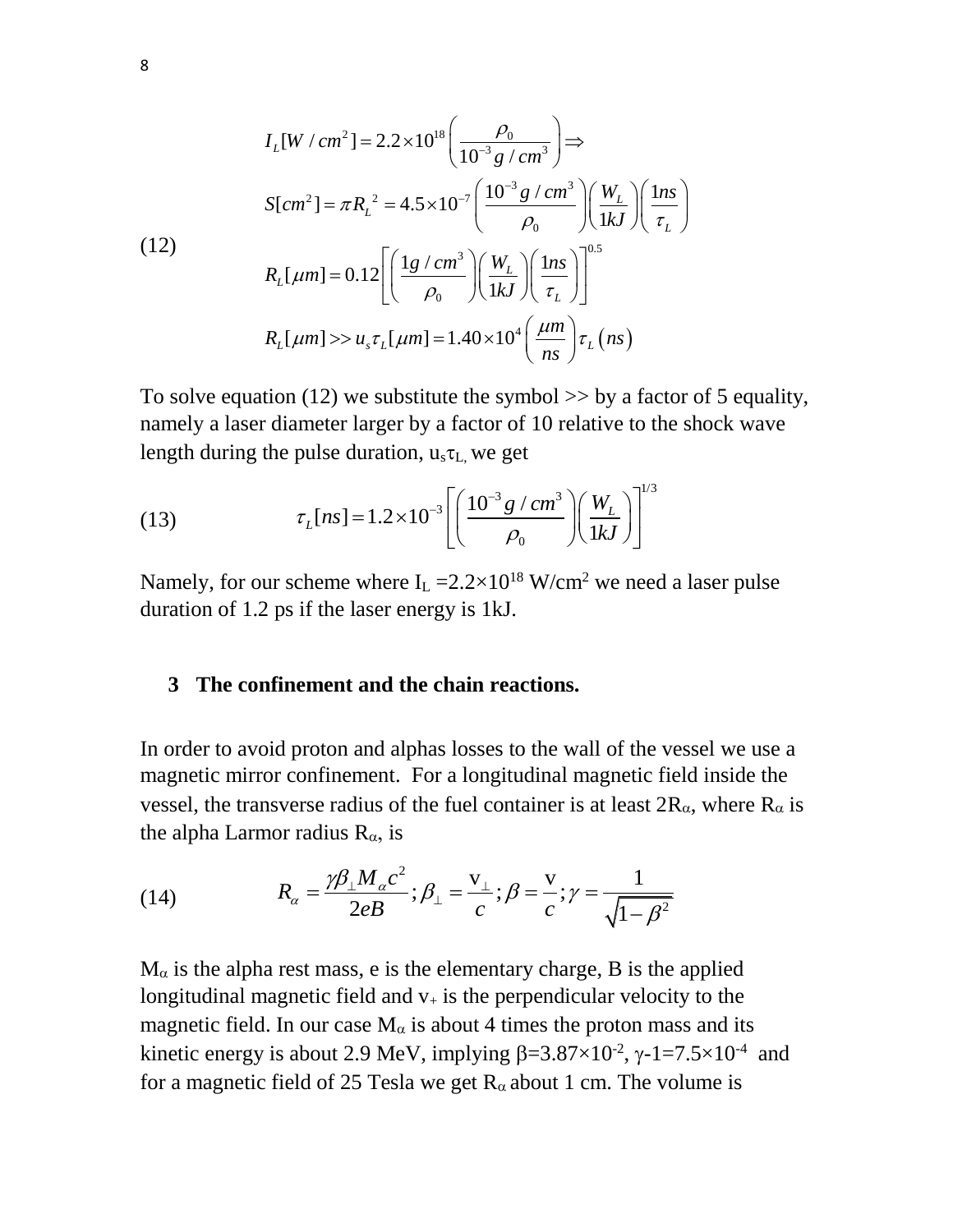controlled (Eliezer et al, 1987) by its maximum and minimum magnetic fields  $B_{\text{max}}$  and  $B_{\text{min}}$  accordingly where one of the important parameters is its mirror ratio  $R_m$  defined by

$$
R_m = \frac{B_{\text{max}}}{B_{\text{min}}}
$$

For  $R_m=1.5$  one gets a (minimum) vessel volume  $V_y$  given by

(16) 
$$
V_{v} = \pi R^{2} L = 16 \pi R_{a}^{3}
$$

$$
R = 2R_{a}; L = 4R_{a}
$$

Therefore our mirror confinement of alphas require a minimum volume of about 50 cm<sup>3</sup>. We can increase the volume to sustain an appropriate fusion energy so that the temperature in the vessel is not more than few electron volt.

In our scheme we use chain reaction (see figure 3) as was explained recently in the literature (Eliezer et al, 2016a) and defined there as avalanche. This avalanche published approach was criticized (Shmatov, 2016; Belloni et al, 2018) and defended (Eliezer et al, 2016b). In this section we show how to keep the chain reaction going for a time duration much larger than the laser pulse duration. This is achieved with an external magnetic field and an accelerating electric field (Bracci and Fiorentini, 1982) acting as a cyclotron for protons and alphas. These fields prolong the avalanche process by overcoming the Bethe-Bloch energy loss (Bethe and Ashkin, 1953) of the protons and the alphas confined in the external magnetic field.

The Bethe-Bloch stopping power dT/dx is given by  
\n
$$
\frac{dT_A}{dx} [erg / cm] = -\frac{4\pi Z_A^2 Z_B e^4 n_0}{m_e c^2 \beta^2} \left[ \ln \left( \frac{2m_e c^2 \beta^2 \gamma^2}{I} \right) - \beta^2 \right]
$$
\n(17) 
$$
\beta = \frac{u}{c}; \ \gamma = \frac{1}{\sqrt{1 - \beta^2}} = 1 + \frac{T_A}{M_A c^2};
$$
\nNon relativistic (NR):  $T_A = \frac{1}{2} M_A c^2 \beta^2$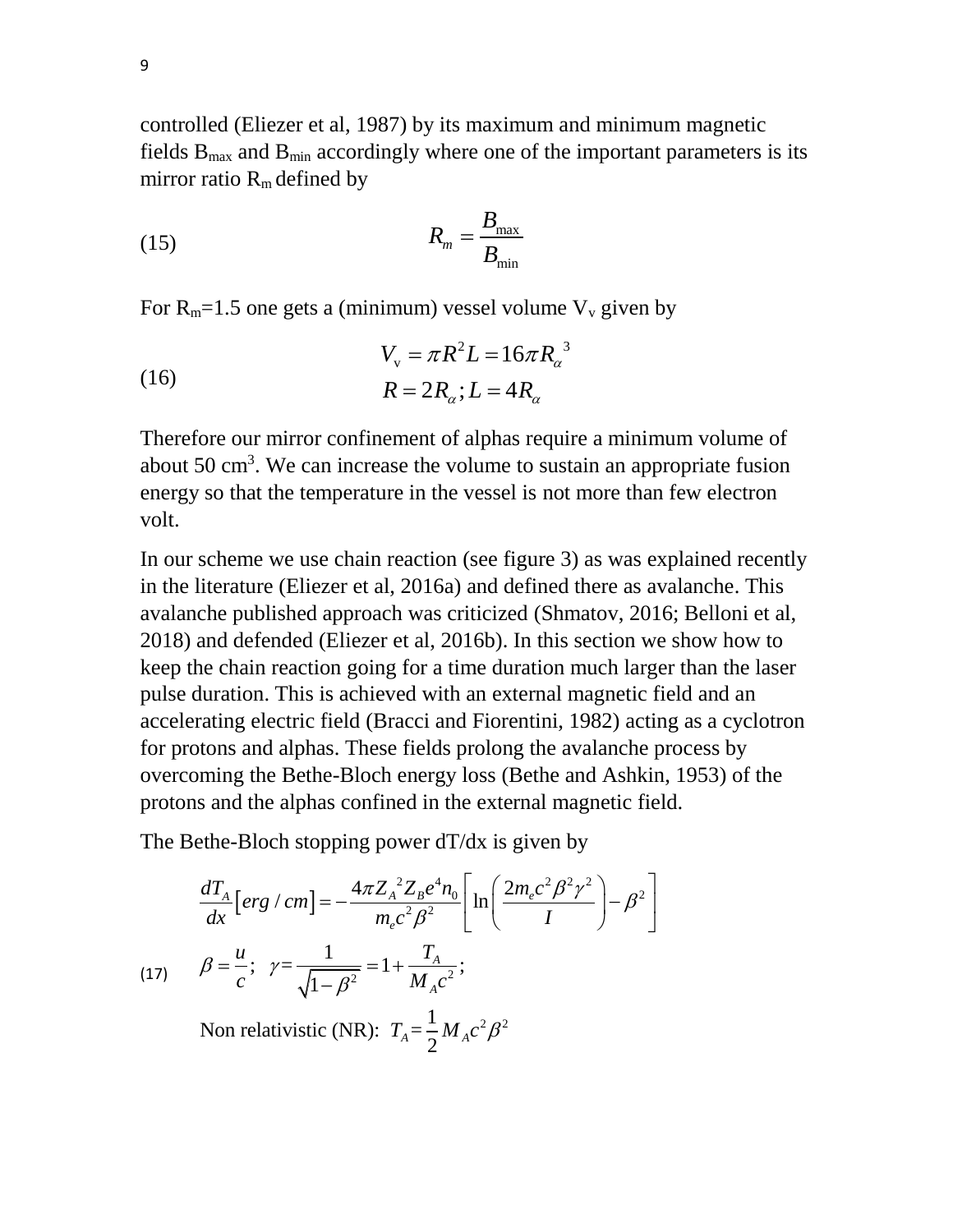The projectile (e.g. proton in our case) with a mass  $M_A$  and a charge  $Z_Ae$  (e is the positive value of the electron charge) dissipates its energy into the medium (i.e.  $H_3B$ ) via interactions with the electrons of the medium.  $T_A$  is the kinetic energy of projectile A,  $\beta c$  is the projectile velocity ( $\beta \gg 1/137$ ), index B is the medium where its particles have a charge  $Z_Be$ . The medium density is  $n_0$  [atoms/cm<sup>3</sup>],  $m_e$  is the electron mass and I (~10 eV) is a phenomenological constant describing the binding of the electrons to the

medium. We write the stopping power in the following practical units  
(18) 
$$
\frac{dT_A}{dx} [eV/cm] = -1.65 \times 10^7 Z_A^{22} Z_B \left(\frac{n_0}{10^{22} cm^{-3}}\right) \left(\frac{0.04}{\beta}\right)^2
$$

For our case  $Z_A = 1$  (proton),  $Z_B = 2$  (H<sub>3</sub>B),  $\beta = 0.035$  (see equation(10)) and for practical purposes it is conceivable to take  $n_0 = 10^{19}$  [cm-3], yielding an electric field of E=43 kV/cm.

A pulsed and oscillatory field is preferable because here it is possible to reach higher peak values than in the static field. In particular, one can use the oscillating electric field in conjunction with a magnetic field B at the cyclotron frequency  $\omega_c$  given by

cyclotron frequency 
$$
\omega_c
$$
 given by

\n
$$
\omega_c = \frac{Z_A e}{M_A c} \quad \text{(Gaussian cgs units)}; \text{M}_A = AM_p
$$
\n
$$
\omega_c \text{[rad / s, proton]} = 9.58 \times 10^8 \left[ \frac{B}{10 \text{[Testa]}} \right]
$$

The breakdown field  $E_{ac}$  for ac field is much higher than in the dc case and it is approximately given by

(20) 
$$
E_{ac} \approx \frac{m_e \omega_c c}{e} \approx 43[kV/cm] \left(\frac{B}{25Tesla}\right)
$$

The number density of the produced alpha particles  $n_{\alpha}$  in the nuclear fusion of pB11is related to the proton number density (see figure 3),

(21) 
$$
n_p = n_{p0} + \delta n_p; \delta n_p = n_\alpha / 3
$$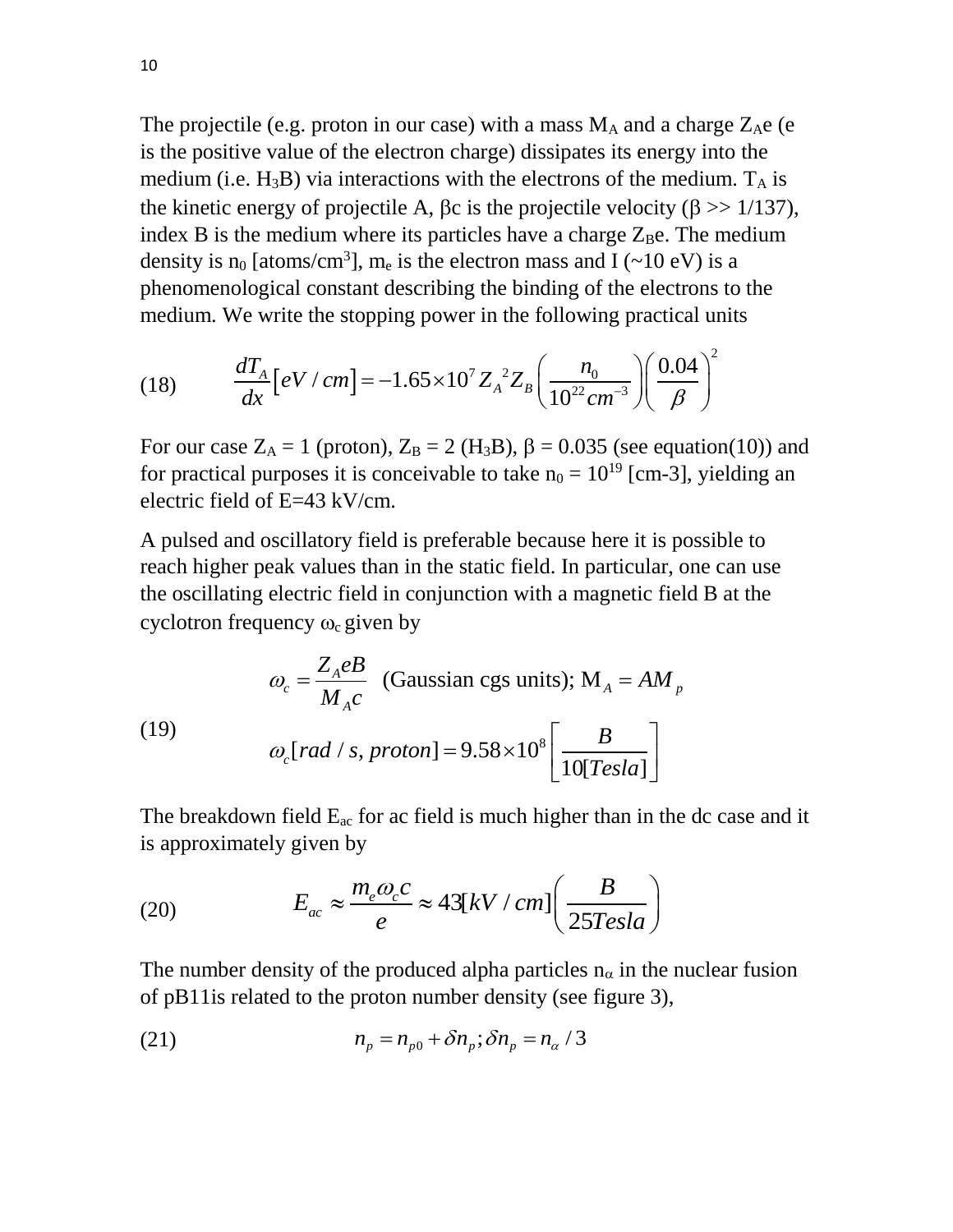The appropriate number densities  $[cm^{-3}]$  of the boron11 and protons  $n_B$ ,  $n_p$ are

are  
\n
$$
\varepsilon = \frac{n_B}{n_p}; \quad n_0 = n_B + n_p = (\varepsilon + 1)n_p
$$
\n(22) 
$$
n_p = 5.00 \times 10^{19} \left( \frac{\rho}{10^{-3} g / cm^3} \right) \text{ for } \varepsilon = 1/3
$$
\n
$$
n_s = 51.66 \times 10^{19} \left( \frac{\rho}{10^{-3} g / cm^3} \right) \text{ for } \varepsilon = 1/3
$$

We avoid the protons from decelerating with an external electric field (given by equation(20)) in the  $H_3B$  medium so that the chain reaction yields the

number density of the produced alpha particles 
$$
n_{\alpha}
$$
,  
\n
$$
\frac{dn_{\alpha}}{dt} = n_{B} < \sigma v > (3n_{p0} + n_{\alpha})
$$
\n
$$
n_{\alpha} = 3n_{p0} \left[ exp(n_{B} < \sigma v > t) - 1 \right] \approx 3n_{p0} \left[ exp\left(\frac{t}{\tau_{A}}\right) - 1 \right]
$$
\n
$$
\tau_{A} = \frac{1}{n_{B} < \sigma v >} \approx 4.8 \times 10^{-5} \left( \frac{10^{-3} g / cm^{3}}{\rho} \right) \text{ for } \varepsilon = 1/3
$$

### **4 The New Reactor.**

In this paper, we suggest a clean proton-boron11 fusion reactor (Martinez Val and Eliezer, 2019). The concept of this reactor is distinctly different than ICF and MCF reactors. In this scheme the particles are accelerated by a shock wave to velocities of the order of  $10<sup>9</sup>$  cm/s so that the fusion cross section gets its maximum value.

We consider the fusion  $p+^{11}B \rightarrow 3^4He+8.9MeV$ . Our reactor consists a background plasma with densities of the order of a milligram/cm<sup>3</sup> of boron11 and hydrogen ions. A plasma channel or a solid target are irradiated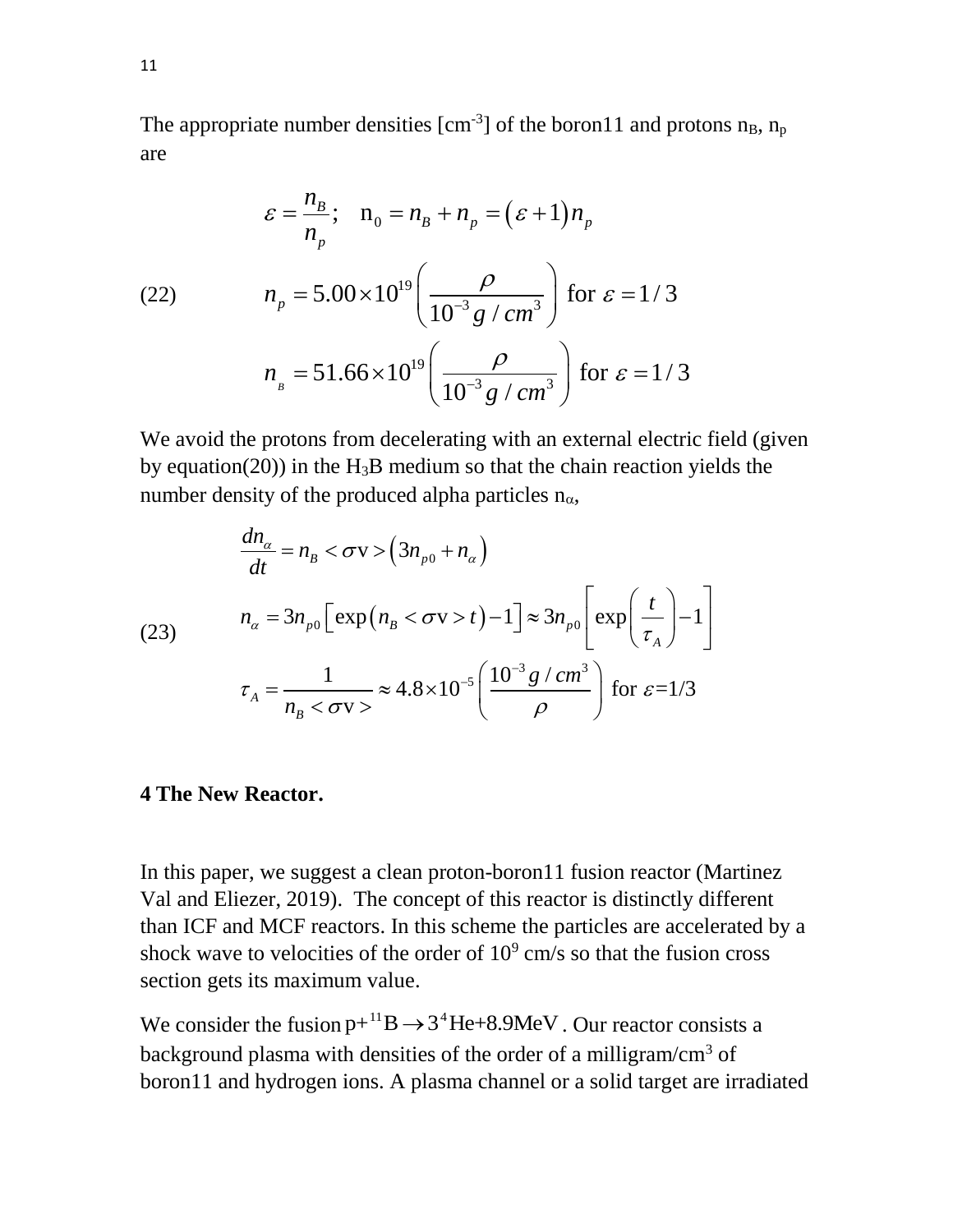by a high power laser that creates a shock wave containing proton particles with a flow energy of 600 keV that enter the background plasma. Fusion boron alphas collide with protons of the plasma and accelerate them up to 600 keV causing a chain reaction. The new created alphas are confined by external magnetic fields in the mirror vessel.

We use an existing fluid in our vessel filling the circuit shown in figure 1. The  ${}^{11}B_2H_6$  is the most popular and suitable compound with a density of  $1.3 \times 10^{-3}$  g/cm<sup>3</sup>. The fluid can easily be compressed and reach higher densities if required. Therefore for our numerical examples we take  $p=0.001$  g/cm<sup>3</sup> and  $\epsilon =1/3$ .

For the case of creating a shock wave in the background plasma in figure 1 we use two PW lasers with irradiances of  $10^{18}$  W/cm<sup>2</sup>. The existence of these lasers is thanks to the chirped-pulse amplification technique developed more than 30 years ago (Strickland and Mourou, 1985; Mourou et al, 1998). Today the laser intensity has increased presently to a maximum value of  $10^{22}$  $W/cm<sup>2</sup>$  at infrared wavelength (1.6 eV). Laser systems with even higher power are worldwide under consideration and development, such as the ELI project in 3 countries (the Czech Republic, Hungary and Rumania), XCELS in Russia, HIPER in the UK and GEKKO EXA in Japan.

The PW lasers create a semi-relativistic shock wave with flow velocities as given in section 2 and figure 2b. The volume of this accelerated fluid is

according to equations (10), (11) and (12),  
\n
$$
V = S(\tau_L + \Delta t)u_s \approx 5.3\tau_L u_{sL}S
$$
\n(24) 
$$
V[cm^3] = 2.5 \times 10^{-6} \left(\frac{10^{-3} g/cm^3}{\rho_0}\right) \left(\frac{W_L}{1kJ}\right)
$$

Using equations (24), (23) and (22) one gets  
\n
$$
N_{p0} = n_{p0}V = 1.25 \times 10^{14} \left(\frac{W_L}{1kJ}\right),
$$
\n
$$
N_{\alpha} = 3N_{p0} \left[\exp\left(\frac{t}{\tau_A}\right) - 1\right]; \tau_A \approx 4.8 \times 10^{-5} \left(\frac{10^{-3} g/cm^3}{\rho}\right)
$$
\n
$$
t >> \tau_A : N_{\alpha} \approx 1.65 \times 10^{14} \left(\frac{W_L}{1kJ}\right) \exp\left(\frac{t}{\tau_A}\right)
$$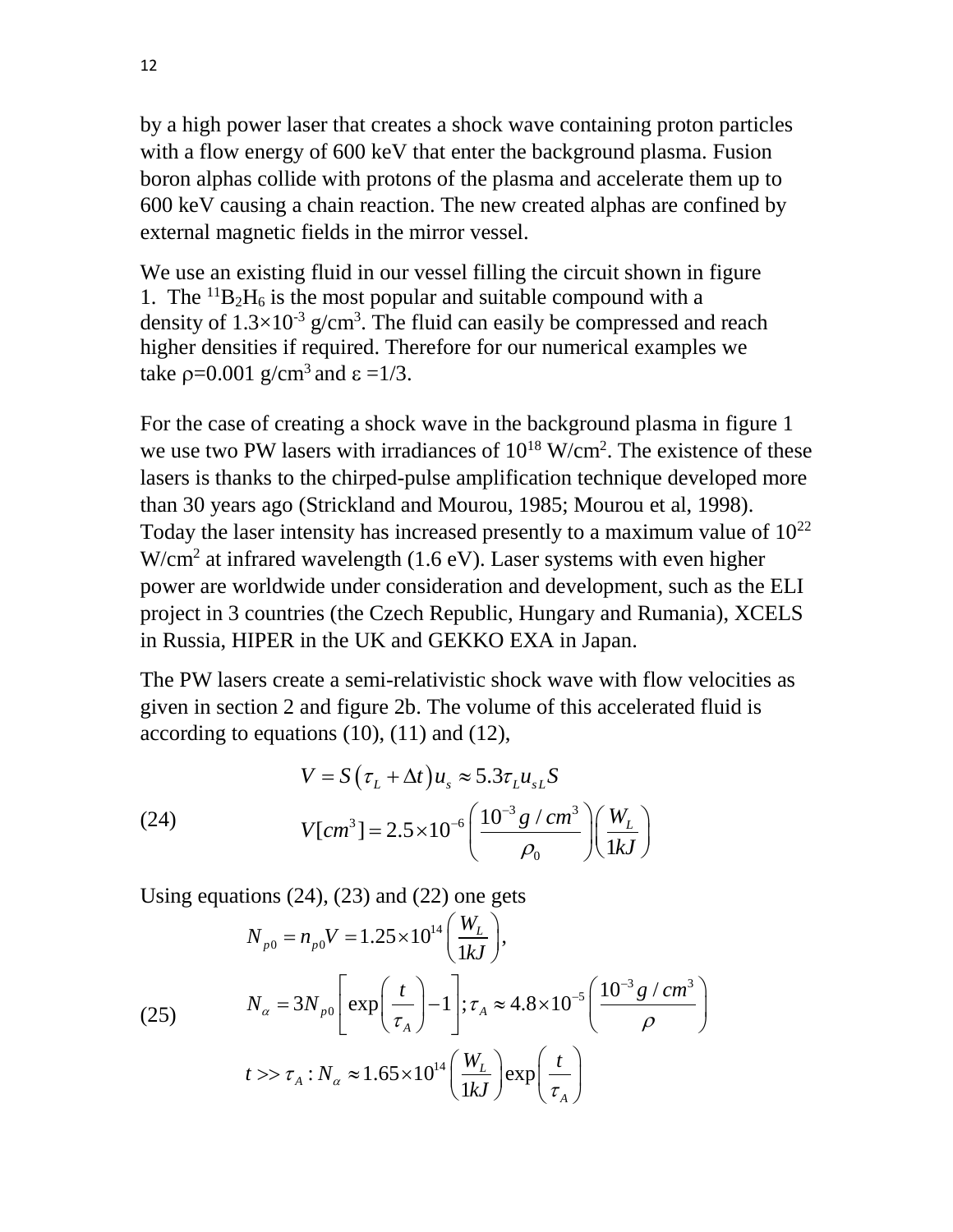The energy of the proton-boron11 nuclear fusion of 8.9MeV per reaction is mainly divided between the 3 alphas so that we can define the gain G in this case by the ratio of  $W_{\alpha}N_{\alpha}$  to the laser energy  $W_L$ , where  $W_{\alpha} = (8.9 \text{MeV}/3)$ . For a reactor facility, a gain of 100 would be economically and

technologically satisfactory. Using (25) we have  
\n
$$
G = \frac{N_{\alpha}W_{\alpha}}{W_{L}} = 7.8 \times 10^{-2} \exp\left(\frac{t}{\tau_{A}}\right) \ge 100
$$
\n(26)\n
$$
\exp\left(\frac{t}{\tau_{A}}\right) \ge 1282 \to t[s] \ge 7.15\tau_{A} = 3.0 \times 10^{-4} \left(\frac{10^{-3} g/cm^{3}}{\rho}\right)
$$

For each laser pulse we need an electric field with a duration of 0.3 ms in order to receive our chain reaction process. For a 100 MW power reactor, we need the power of 100 lasers pulses. This can be accomplished with 100 lasers operating with a frequency of 1Hz or for example with two lasers of 50 Hz.

#### **5. Conclusions**

Using a combination of laser-plasma interactions and magnetic confinement a conceptual fusion reactor is suggested in this paper. Our reactor consists of a background plasma with densities of the order of a milligram/cm<sup>3</sup>, of boron11 and hydrogen ions. Since the temperature of this plasma is few eV the well-known problem with a thermal plasma for pB11 is avoided, namely the radiation level is very low. The fusion process is started via a plasma channel or a solid target that are irradiated by a high power laser that creates a semi-relativistic shock wave. This accelerates a proton beam to 600 keV that are entering the background plasma and collide with boron11 to produce 3 alphas of 2.9 MeV. The fusion boron alphas collide with protons of the plasma and accelerate them up to 600 keV causing a chain reaction as described in figure 3. It is important to emphasize that in a thermal fusion reactor the maximum possible theoretical gain is 8900/600~15, however in our case due to the chain reaction process the maximum gain is  $(8900/600)$ <sup>\*</sup>(chain reaction factor) where the chain factor is given by  $exp[t/(n_0\sigma u)]$  (see equations (2) and (25)) and can be very large. In order to achieve this a combination of an external electric field and a magnetic mirror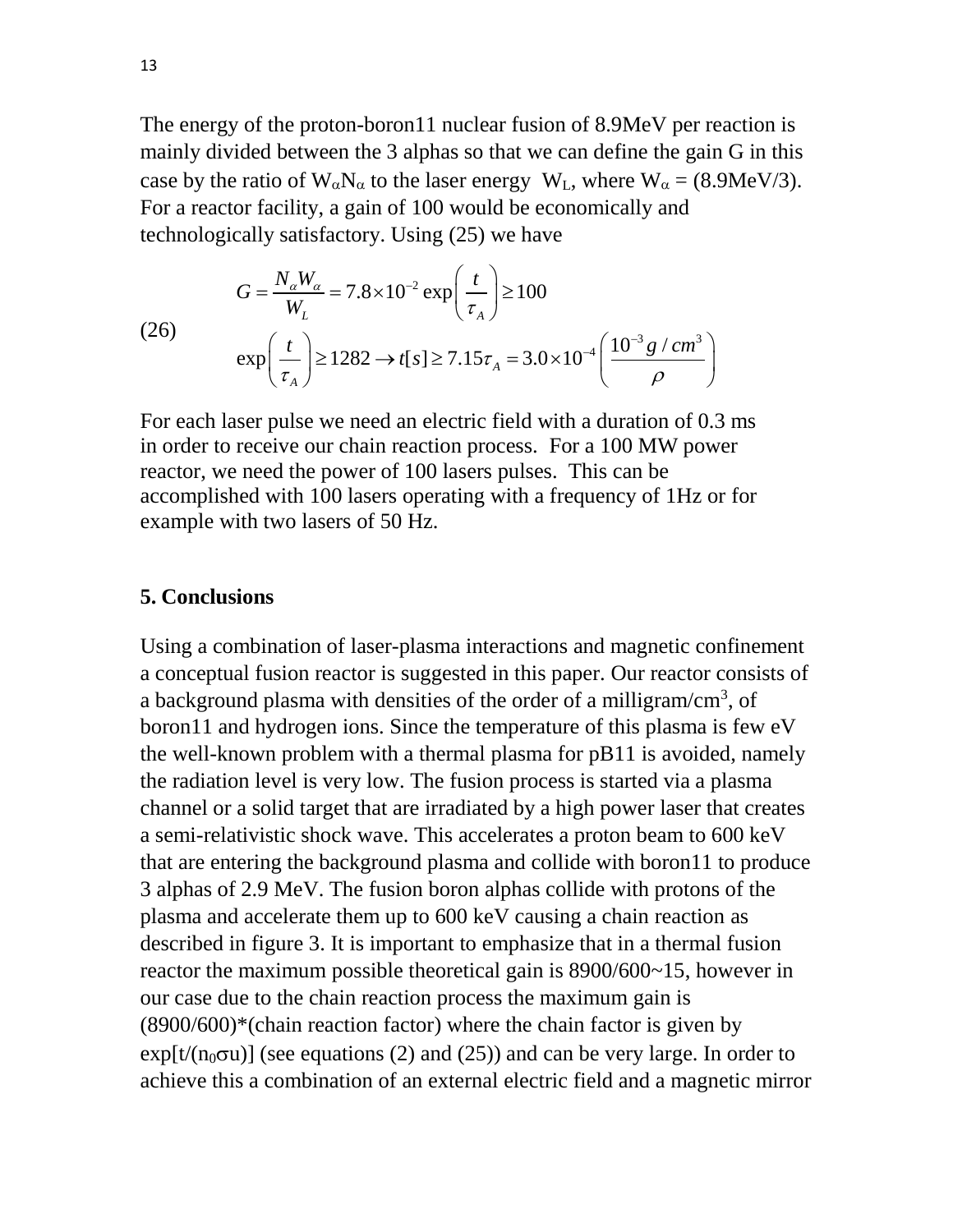confinement device keep the chain reaction process going on, for a pulse long enough to get a high energy gain.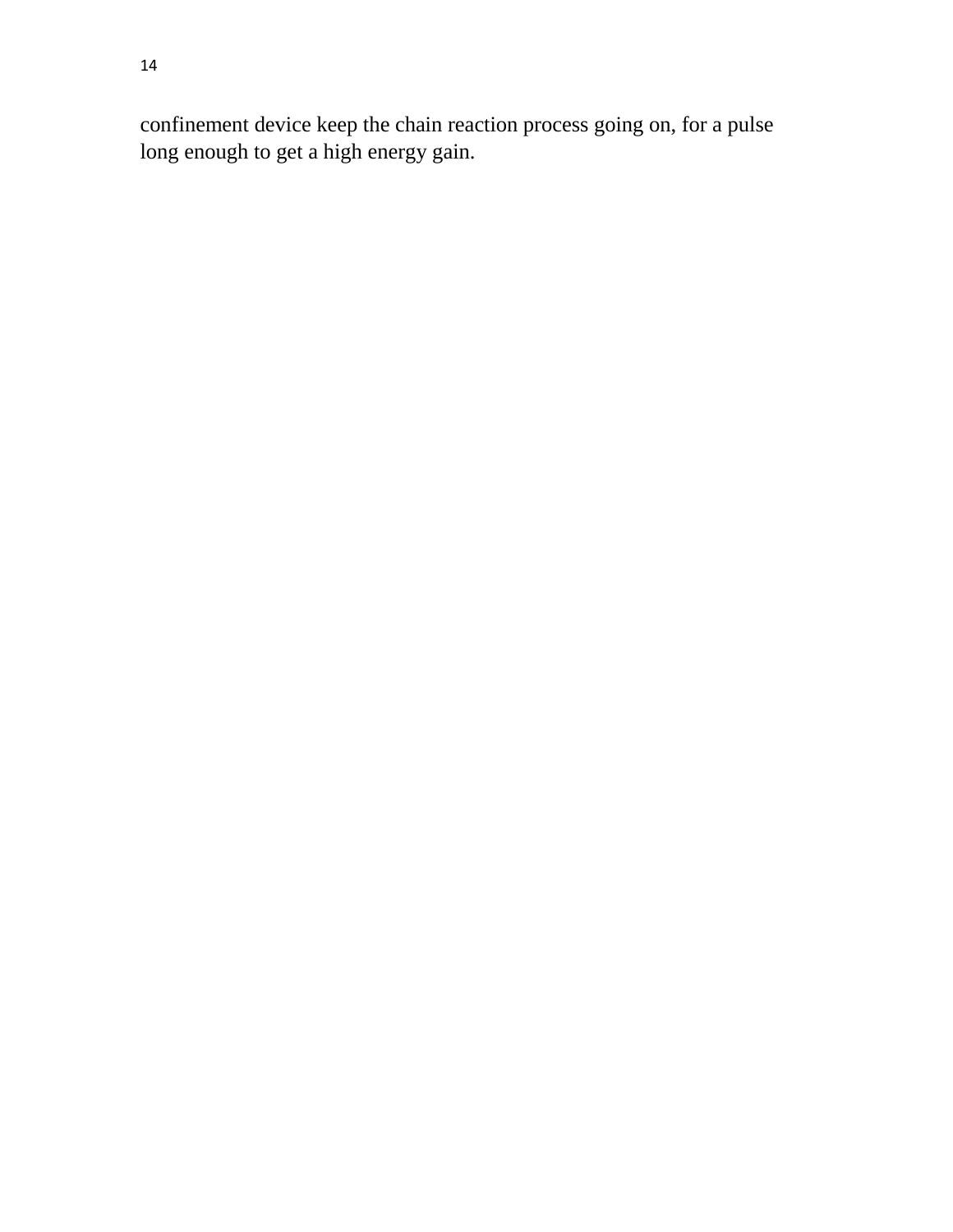## **Figure Captions**

Figure 1*. The fusion reactor schematic model.* The two injected high power lasers, in the magnetic field's mirror, trigger the pB11 fusion in the vessel. The created alphas heat the target which flows into a cooler that recirculate the plasma fluid with a density of the order of  $1 \text{ mg/cm}^3$ . The deposition of the energy is done continuously from the cooler while the created alphas are confined by an external magnetic field.

Figure 2.(a) The shock wave compression  $\kappa = \rho/\rho_0$  as a function of the shock wave dimensionless pressure  $\Pi = P/(\rho_0 c^2)$  is presented. The numerical values are obtained for  $\Gamma = 5/3$ . The semi-relativistic domain is defined on the red line. (b) The dimensionless shock wave velocity  $u_s/c$  and the particle velocity  $u_p/c$  in the laboratory frame of reference are given versus the dimensionless laser irradiance  $\Pi_L = I_L/(\rho_0 c^3)$  in the domain  $10^{-4} < \Pi_L < 1$ .

Figure 3. The chain reaction process<sup>31</sup> is described. The medium is a fluid proton-boron mixture and the confinement of the charged particles is done by the external mirror magnetic field.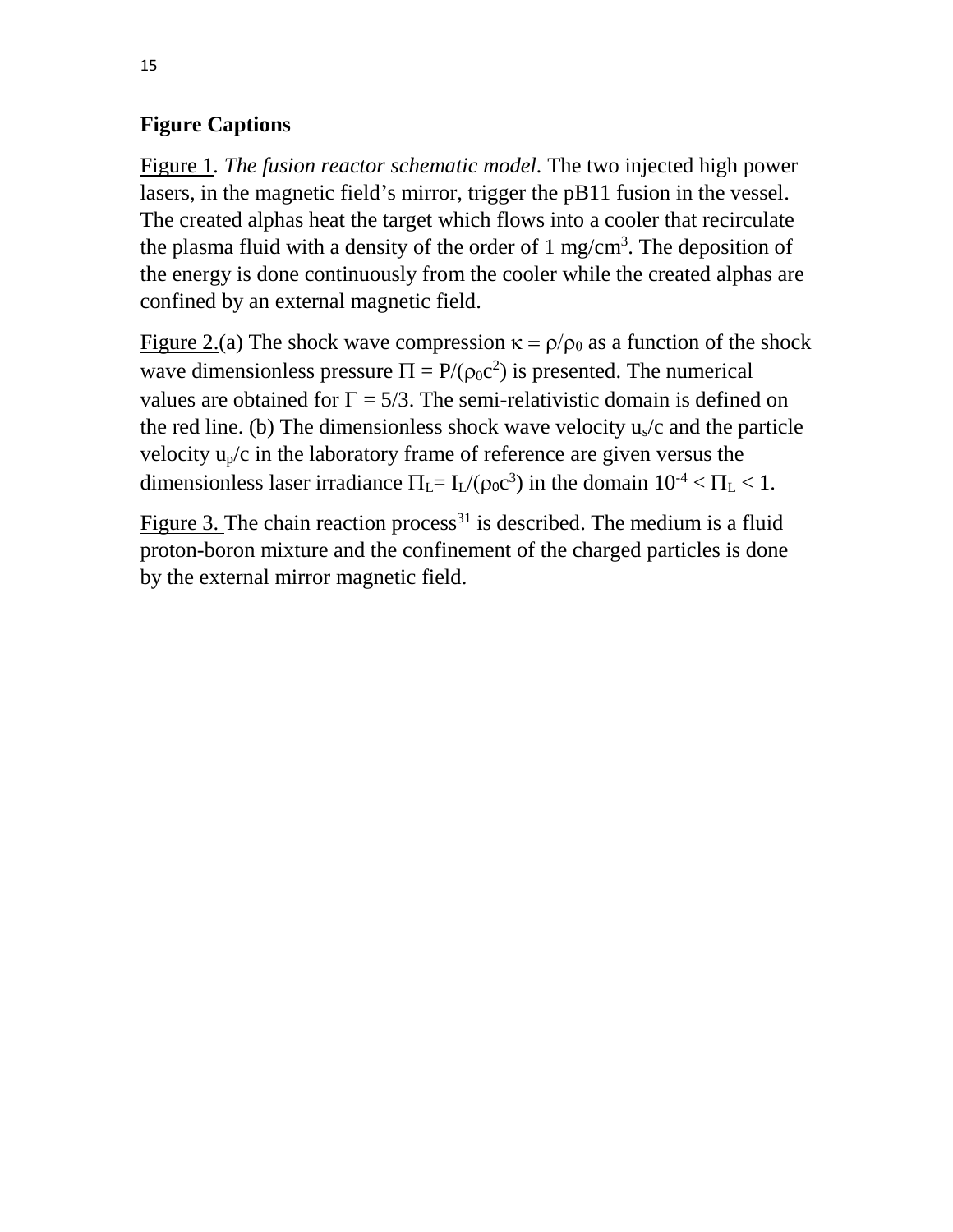## **References**

Basov N. G., Guskov S. Y. and Feoktistov L. P. "Thermonuclear gain of ICF targets with direct heating of the ignitor" (1992) *J. Soviet Laser Res*. **13,**  396-399.

Belloni F., D. Margarone, A. Picciotto, F. Schillaci and L. Giuffrida, "On the enhancement of p-B11 fusion reaction rate in laser-driven plasma by  $\alpha$ -p collisional energy transfer" (2018) *Phys. of Plasmas*, 020701.

Belyaev V.S., A. P. Matafonov, V. I. Vinogradov, V. P. Krainov, V. S. Lisitsa, A. S. Roussetski, G. N. Ignatyev, V. P. Andrianov, "Observation of neutronless fusion reactions in picoseconds laser plasmas" (2005) *Phys. Rev. E*, **72**, 026406.

Bethe H.A. and J. Ashkin, *Passage of radiation through matter in experimental nuclear physics, vol1,* E. Segre ed., Wiley, New York (1953).

Bracci L. and G. Fiorentini, "Enhancement of the number of muon catalyzed fusions" (1982) Nature, vol. 297, 134.

Eliezer S., T. Tajima and M. N. Rosenbluth, "Muon catalyzed fusion-fission reactor driven by a recirculating beam" (1987) *Nuclear Fusion* **27**, 527-547.

Eliezer S. and J. M. Martinez Val, "proton=boron11 fusion reactions induced by heat detonation burning waves" (1998) *Laser and Particle beams,* **16**, 581- 598.

S. Eliezer, *The Interaction of High-Power Lasers with Plasmas* (2002) CRC press, Taylor and Francis, Boca Raton, Florida.

Eliezer S. and K. Mima, Edts.. "*Applications of Laser-Plasma Interactions*" (2009) CRC press, Taylor and Francis, Boca Raton, Florida.

Eliezer S. "Shock waves and Equations of state related to laser plasma interaction" (2013) *Laser-Plasma Interactions and Applications*, 68<sup>th</sup>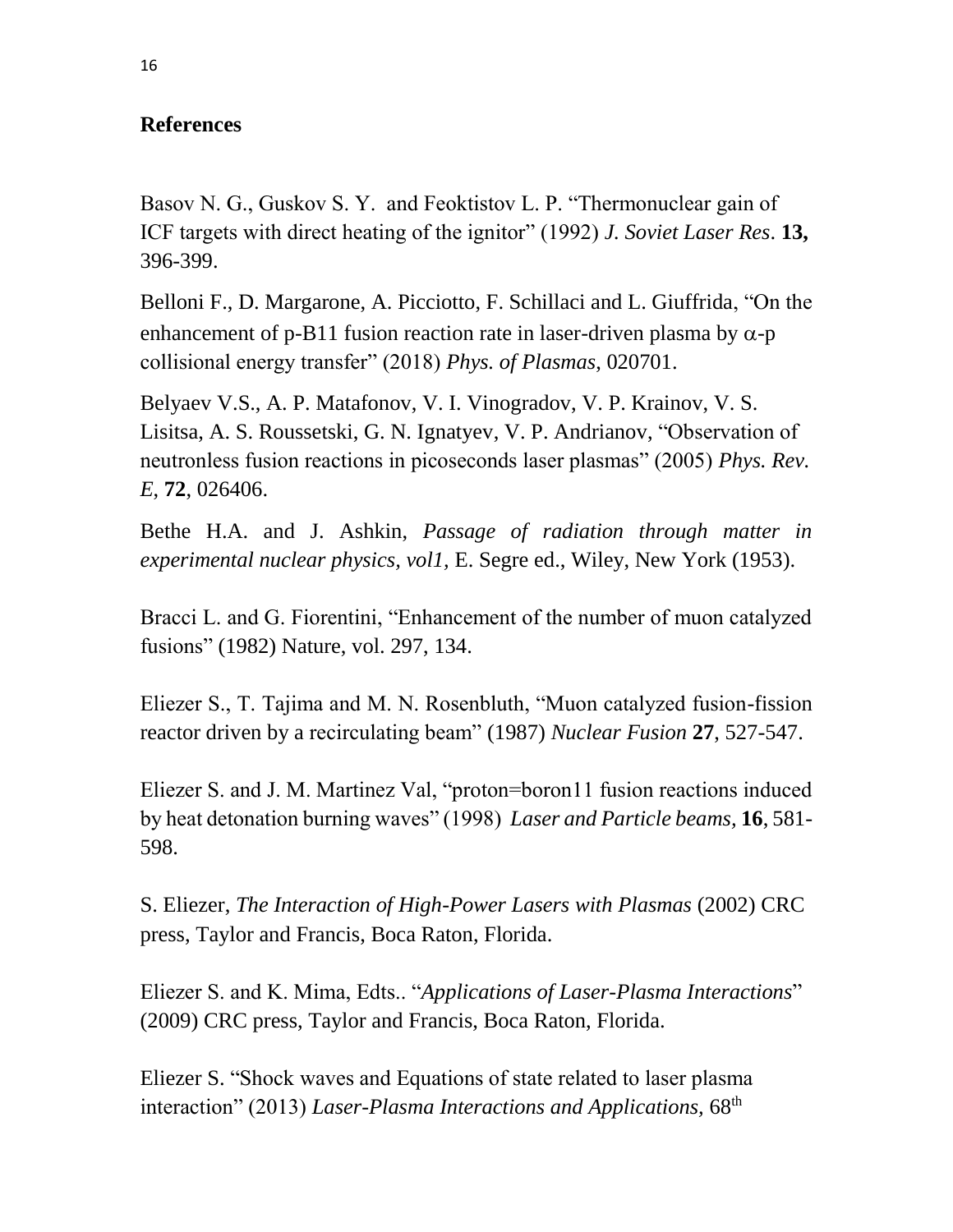Scottish Universities Summer School in Physics, Eds. McKenna P, Neely D., Bingham R and Jaroszynski D. A., Heidelberg: Springer Publication, pp49-78.

Eliezer S., Nissim N., Raicher E., Martinez-Val J. M., "Relativistic shock waves induced by ultra-high laser pressure" (2014) *Laser and Particle beams,*  **32,** 243-251.

Eliezer S., H. Hora, G. Korn, N. Nissim and J. M. Martinez-Val, "Avalanche proton-boron fusion based on elastic nuclear collisions" (2016a) *Phys. Plasmas* **23**, 050704.

Eliezer S., H. Hora, G. Korn, N. Nissim and J. M. Martinez-Val, "Response to comment on Avalanche proton-boron fusion based on elastic nuclear collisions" (2016b) *Phys. Plasmas***23**, 094703.

Eliezer S., Pinhasi S. V., Martinez-Val J. M., Raicher E., Henis Z, "Heating in ultra-intense laser-induced shock waves" (2017) *Laser and Particle beams*, **35,** 304-312.

Esirkepov T., Borghesi M., Bulanov S. V., Mourou G. and Tajima T. "Highly efficient relativistic ion generation in the laser-piston regime" (2004) *Phys. Rev. Letters* **92,** 175003/1-4.

Fortov V. E. and Lomonosov I. V. Shock waves and equations of state of matter (2010) *Shock Waves* **20,** 53-71.

Giuffrida L., "New targets for enhancing pB nuclear fusion reaction at the PALS facility" (2018) ELI conference, Nuclear Photonics, Brasov, Romania.

Guskov S. Y. "Fast ignition of inertial confinement fusion targets" (2013) *Plasma Physics Reports* **39,** 1-50.

Hora H., S. Eliezer, G. J. Kirchhoff, N. Nissim, J. X. Wang, P. Lalousis, Y. X. Xu, G. H. Miley, J. M. Martinez Val, W. Mckenzie and J. Kirchhoff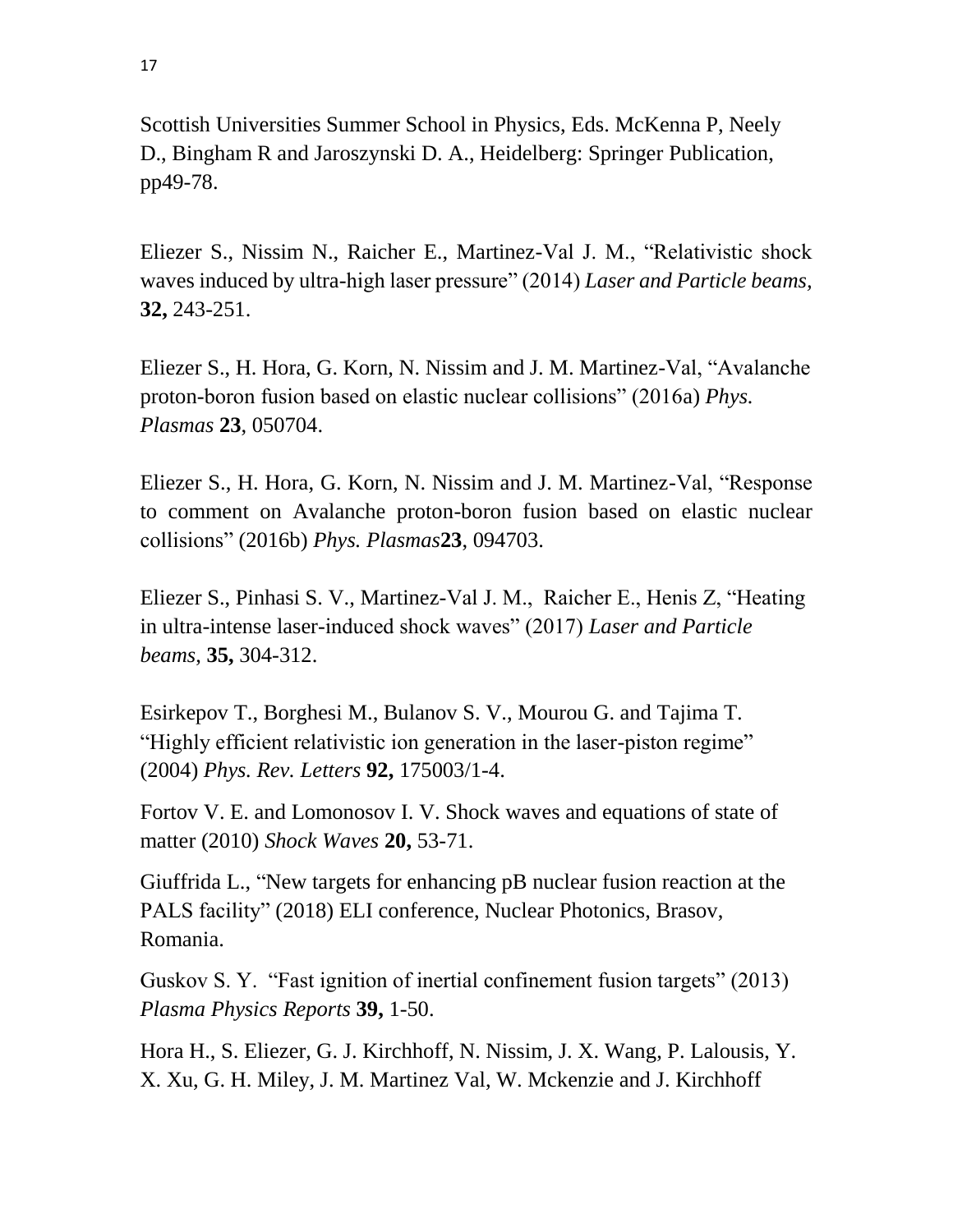"Road map to clean energy using laser beam ignition of boron-hydrogen fusion" (2017) *Laser and Particle beams,***35**, 730-740.

Labaune C., C. Baccou, S. Deprierraux, C. Goyon, G. Loisel, V. Yahia, J. Rafelski., "Fusion reactions initiated by laser-accelerated particle beams in a laser produced plasma" (2013) *Nature Communications*, **4**, 2506.

Lalousis P., I. B. Foldes, and H. Hora., "Ultrahigh acceleration of plasma by picosecond terawatt laser pulses for fast ignition of fusion" (2012) *Laser and Particle Beams* **30**, 233.

Landau L. D. and Lifshitz E. M., *Fluid Mechanics*, 2nd Edition (1987) Oxford: Pergamon Press.

Martinez-Val J. M., S. Eliezer, M. Piera and G. Velarde, "Fusion burning waves in proton-boron 11"(1996) *Phys. Lett. A* **216**, 142.

Martinez Val J. M. and S. Eliezer, "REACTOR DE FUSIÓN NUCLEAR POR AVALANCHA DE REACCIONES CONFINADAS MAGNÉTICAMENTE"(2019) Spain's Patent Office P201930528, 11 June, 2019.

Mourou G., C. P. L. Barty and M. D. Perry "Ultrahigh intensity lasers:physics of the extreme on a tabletop" (1998) *Physics Today* **51**, 22-30.

Nuckolls J. H., Wood L., Thiessen A., and Zimmermann G. B., "Laser compression of matter to super-high densities: thermonuclear applications" (1972) *Nature* **239**, 139-142.

Picciotto A., D. Margarone, A. Velyhan, P. Bellini, J. Krasa, A. Szydlowski, G.Bertuccio, Y. Shi, A. Margarone, J. Prokupek, A. Malinowska, E. Krouski, J. Ullschmied, L. Laska, M. Kucharik, G. Korn, "Boron-proton nuclear fusion enhancement induced in boron-doped silicon targets by low-contrast pulsed laser" (2014) *Phys. Rev. X*, **4**, 031030.

Shmatov M. L. Comment on "Avalanche proton-boron fusion based on elastic nuclear collisions" [Phys. Plasmas 23, 050704 (2016)] (2016) *Phys.of Plasmas*, **23**, 094703.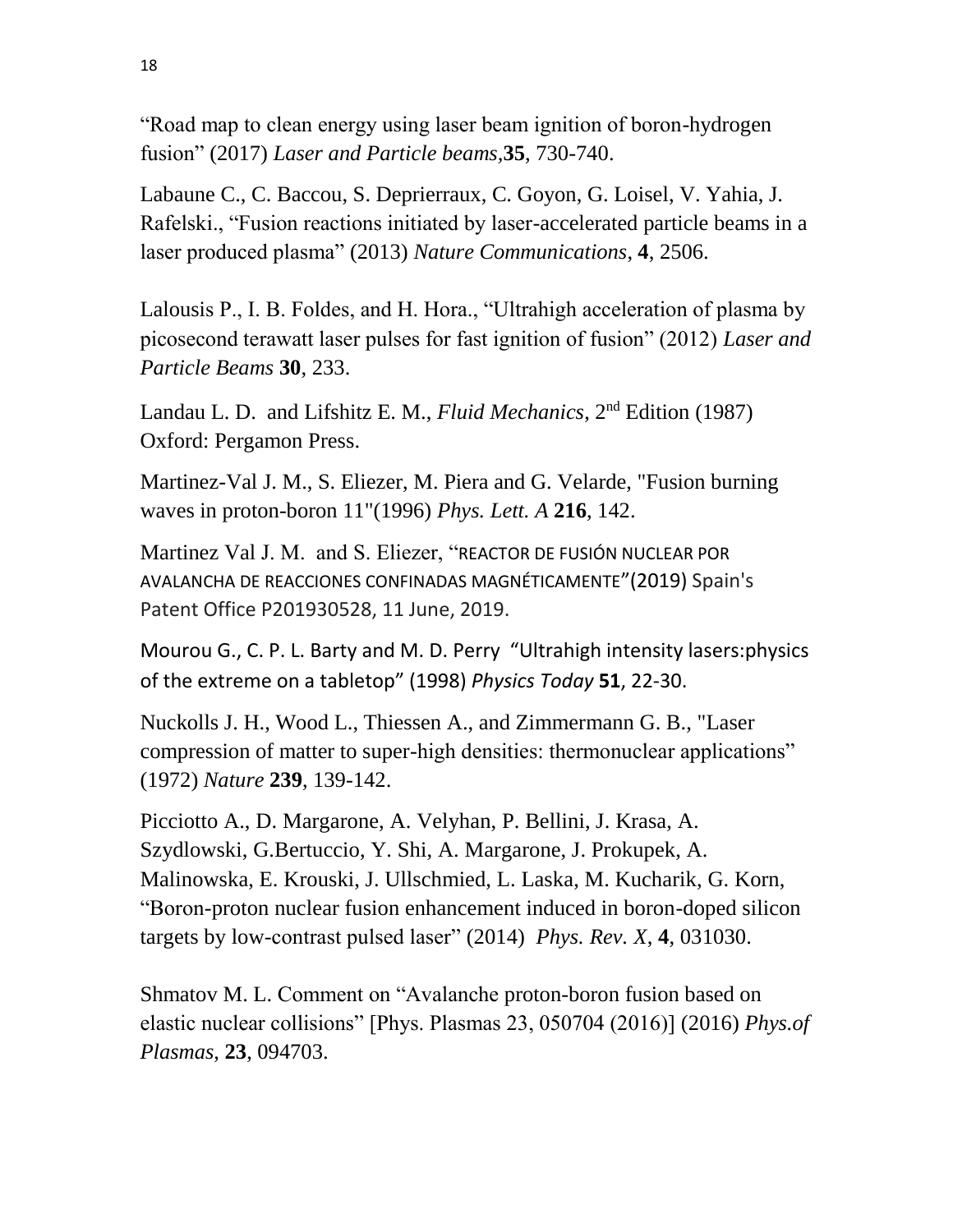Strickland D. and G. Mourou, "Compression of amplified chirped optical pulses" (1985) *Opt. Commun*. **55,** 447.

Tabak M., Hammer, J., Glinsky, M.E., Kruer, W.L., Wilks, S.C., Woodworth, J., Campbell, E.M., Perry, M.D. and Mason, R.J., Woodworth, J., Campbell, E.M., Perry, M.D. and Mason, R.J., "Ignition and high gain with ultra-powerful lasers" (1994) *Phys. Plasmas* **1,** 1626-1634.

Taub A. H. "Relativistic Rankine- Hugoniot Equations" (1948) *Phys Rev,* **74**, 328-334.

Zeldovich Y. B. and Raizer Y. P.,. *Physics of Shock Waves and High Temperature Hydrodynamic Phenomena* (1966). New York: Academic Press Publications.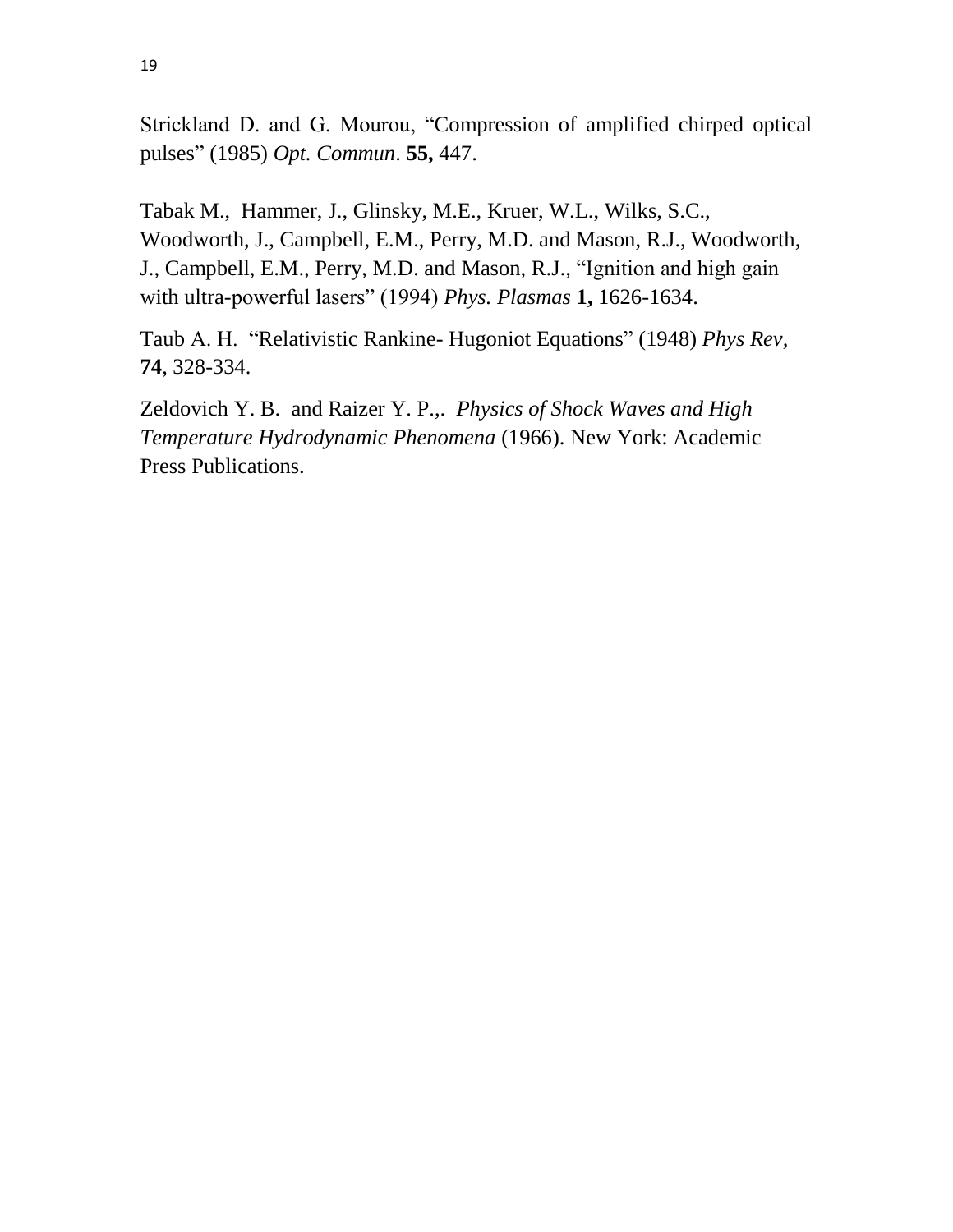

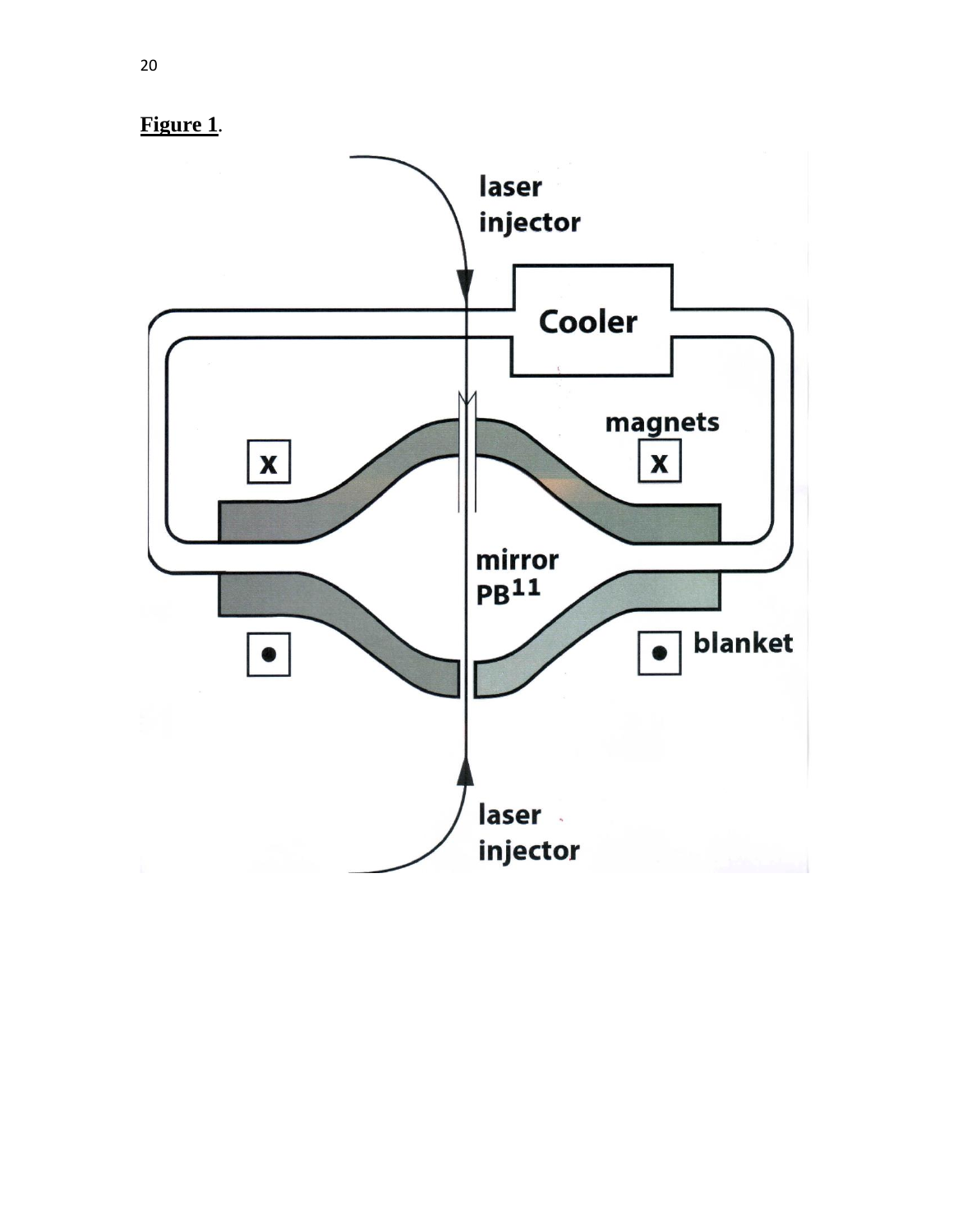

(a)



(b)